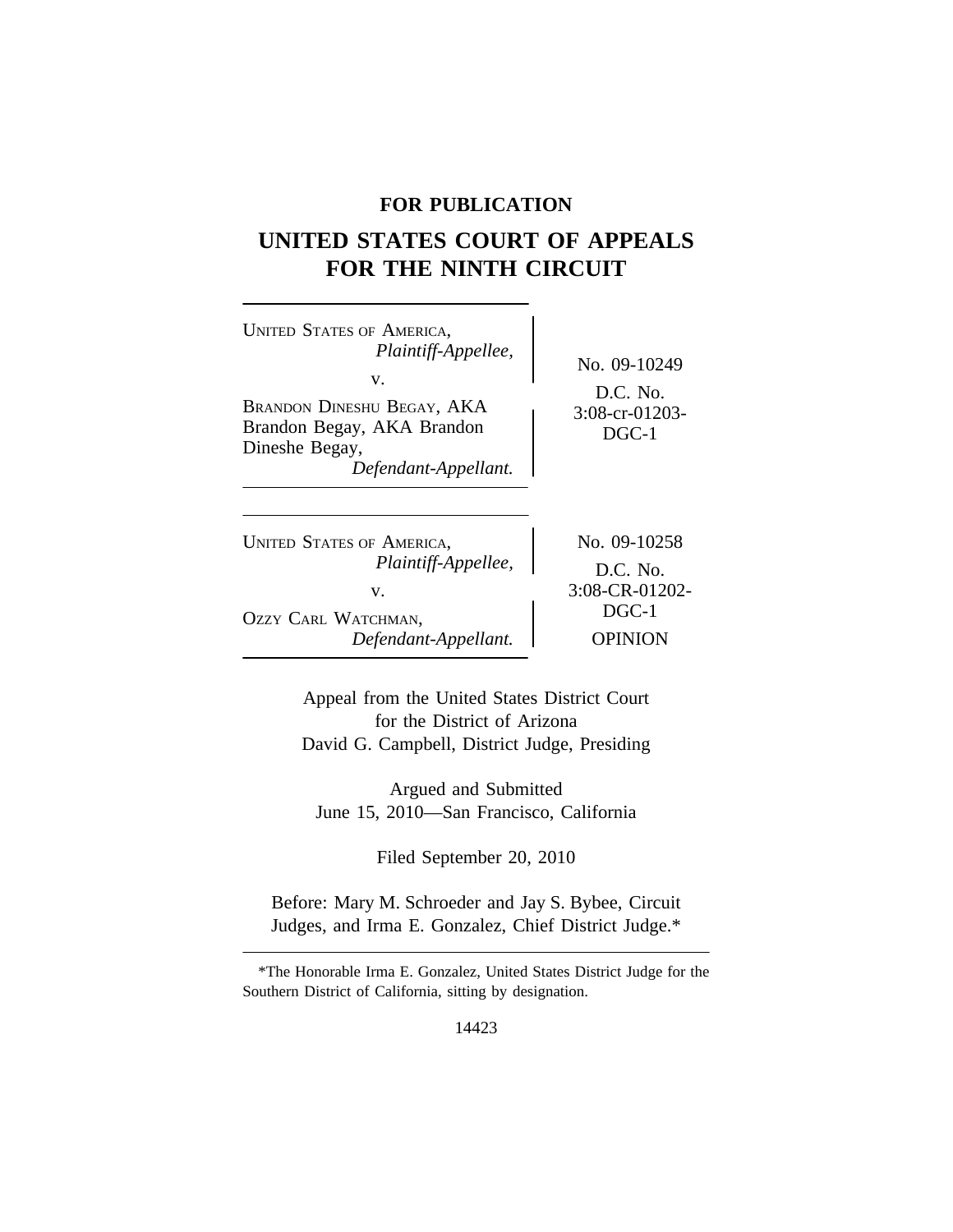14424 UNITED STATES v. BEGAY

Opinion by Judge Bybee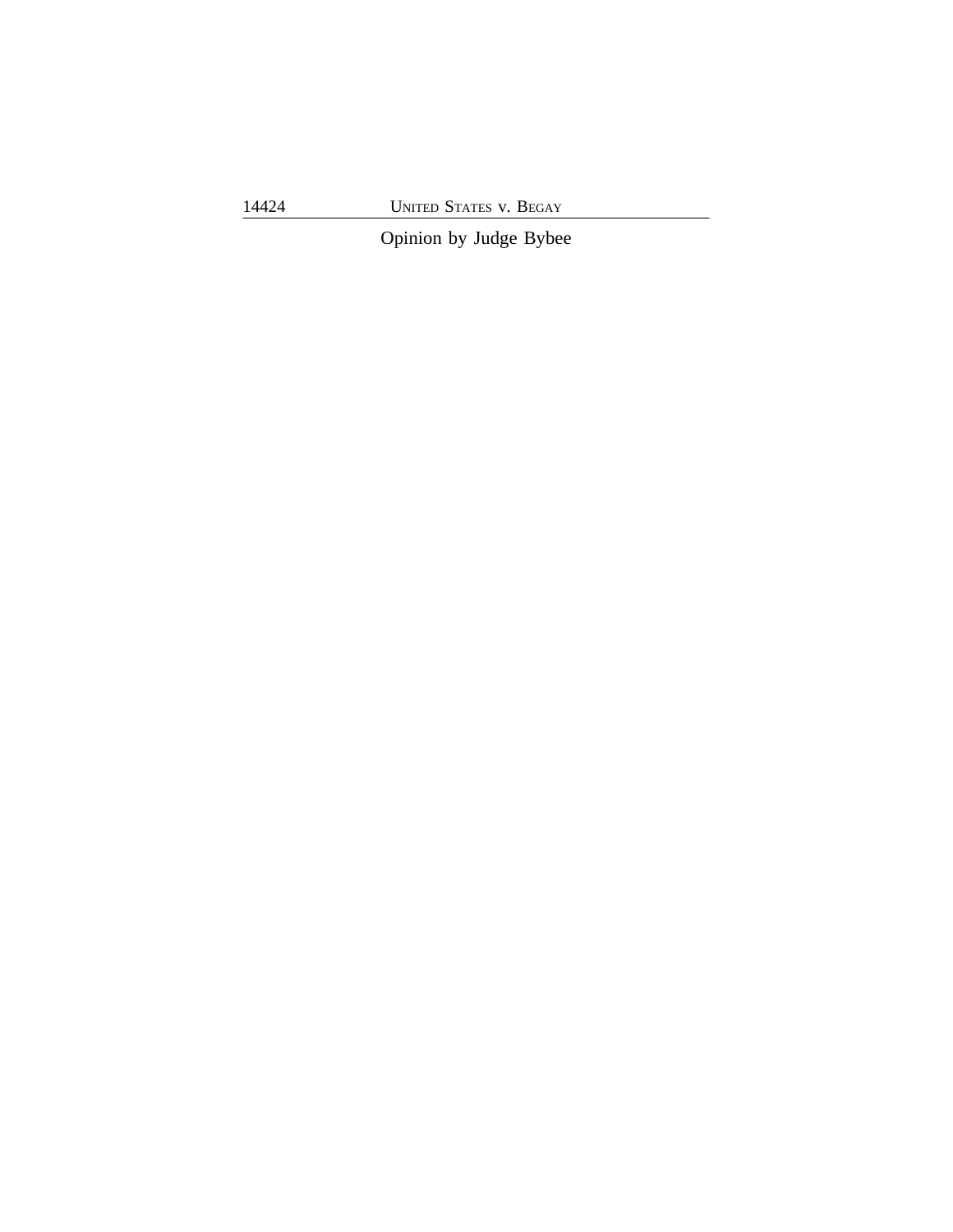### **COUNSEL**

Milagros A. Cisneros, Assistant Federal Public Defender, Phoenix Arizona, for the defendants-appellants.

Joan G. Ruffennach, Assistant U.S. Attorney, Phoenix, Arizona, for the plaintiff-appellee.

## **OPINION**

BYBEE, Circuit Judge:

Defendants-Appellants Brandon Dineshu Begay and Ozzy Carl Watchman (collectively, "Defendants" **1** ) are convicted sex offenders. They initially registered as sex offenders with the State of Arizona pursuant to the Sex Offender Registration and Notification Act ("SORNA"), but did not update their registration information when they moved to a different Arizona address within the territory of the Navajo Nation, a federally recognized Indian tribe. Defendants were indicted for failing to update their registration, in violation of 18 U.S.C. § 2250(a) and 42 U.S.C. §§ 16911 and 16913, and they moved to dismiss their indictments. The district court denied their motions, and Defendants now appeal that decision.

**<sup>1</sup>**We resolve these cases in a single opinion because they raise the same legal issues and involve virtually identical fact patterns, district court opinions, and briefs.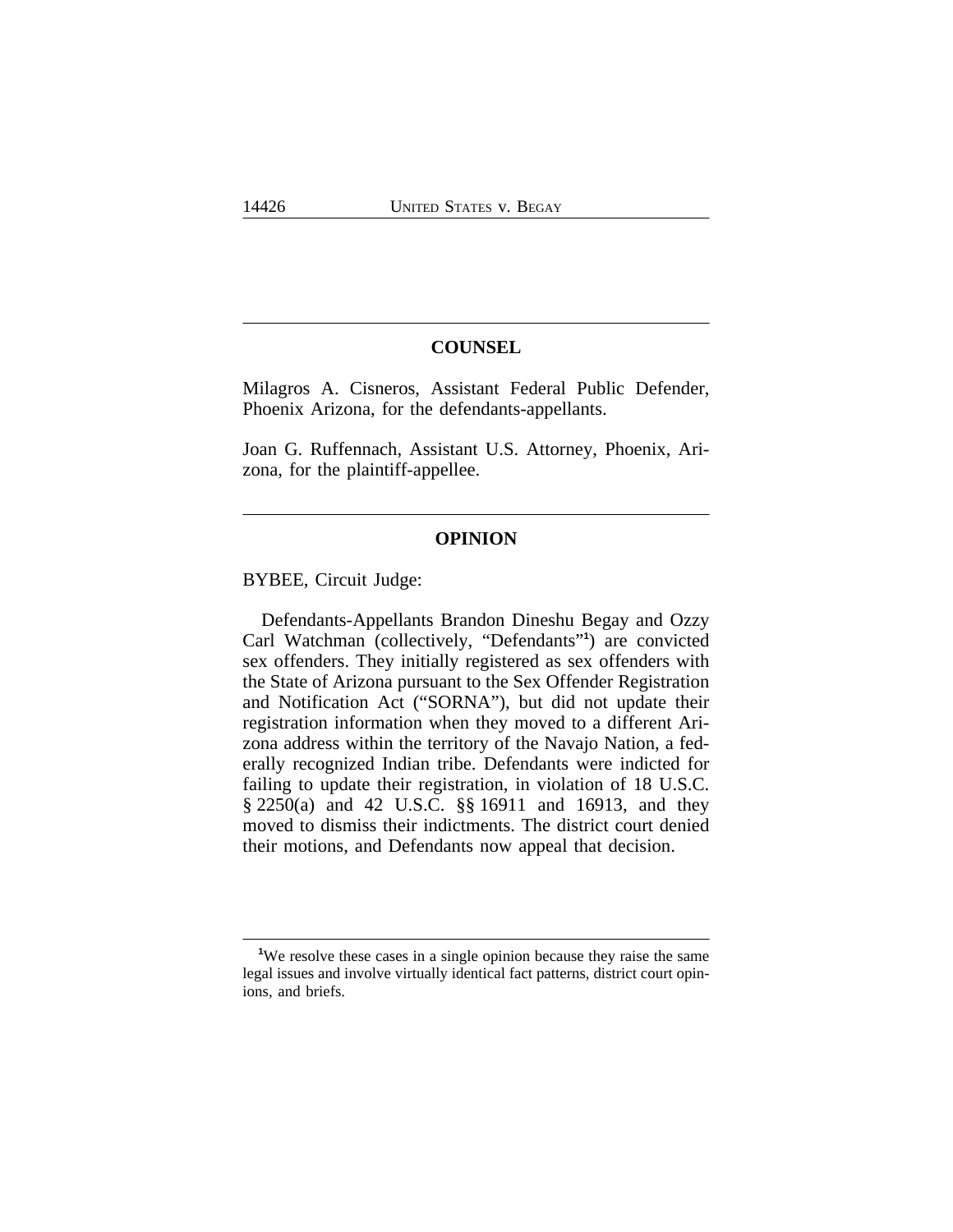Defendants argue that SORNA did not require them to update their registration with the State of Arizona while they were residing in the Navajo Nation, and that they could not update their registration with the Navajo Nation because it had not yet established a sex offender registry. Based on these premises, they invoke SORNA's affirmative defense, which applies when "uncontrollable circumstances prevent[ ] the individual from complying" with SORNA. 18 U.S.C. § 2250(b)(1). Alternatively, they argue that if SORNA did require them to update their registration with Arizona, SORNA violates the Due Process Clause of the Fifth Amendment and the Ex Post Facto Clause.

We hold that SORNA required Defendants to update their registration with Arizona, and because nothing prevented them from doing so, no "uncontrollable circumstances prevented [them] from complying" with SORNA. Moreover, we hold that this application of SORNA violates neither the Due Process Clause nor the Ex Post Facto Clause. Thus, we affirm the district court's denial of Defendants' motions to dismiss their indictments.

I

We begin with the relevant background information: SORNA's history and framework, the Navajo Nation's experience with SORNA, and the facts and proceedings in each of the Defendants' cases.

#### A

In 1994, Congress enacted the Jacob Wetterling Crimes Against Children and Sexually Violent Offender Registration Program ("Wetterling Act"). 42 U.S.C. §§ 14071-73. Under the Wetterling Act, states were given three years to establish a sex offender registration program in compliance with the Act or forfeit 10 percent of federal funding for a state and local law enforcement assistance program. *Id.* § 14071(g).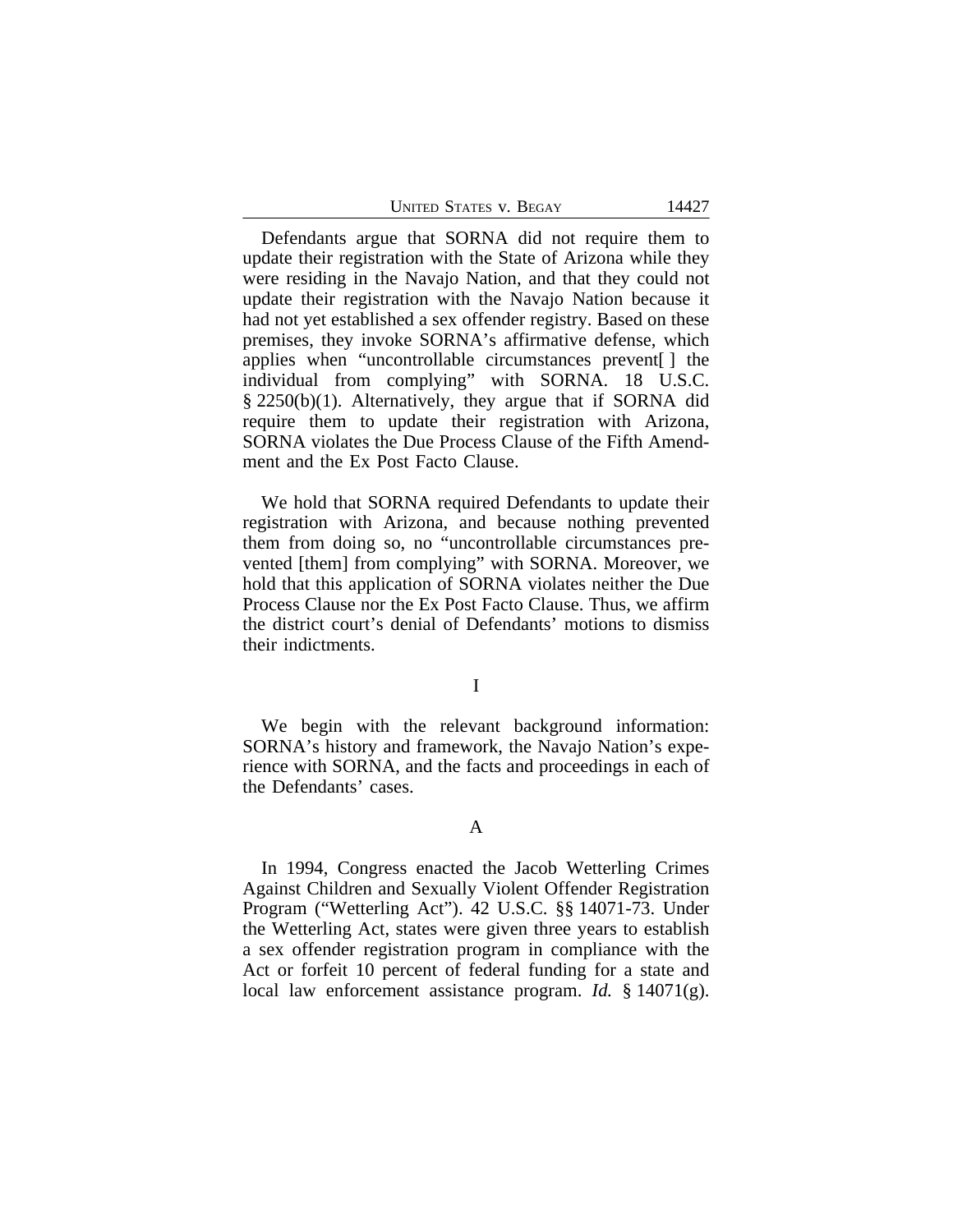The Wetterling Act required convicted sex offenders to register their addresses with states, which would then relay this information to the FBI, establishing a national database of sex offender data. *See id.* § 14071(b)(2). The Wetterling Act also required states, pursuant to a 1996 amendment known as "Megan's Law," to "release relevant information that is necessary to protect the public concerning a specific person required to register under this section, . . . includ[ing] maintenance of an Internet site containing such information that is available to the public." *Id.* § 14071(e)(2). As a result of the Wetterling Act, by 2000, all fifty states and the District of Columbia had both sex offender registration systems and community notification programs. However, "Congress neglected to address Indian tribes in any way in the Jacob Wetterling Act or Megan's Law." Virginia Davis & Kevin Washburn, *Sex Offender Registration in Indian Country*, 6 OHIO ST. J. CRIM. L. 3, 8 (2008).

On July 27, 2006, Congress enacted the Adam Walsh Child Protection and Safety Act of 2006 ("Adam Walsh Act"). Pub. L. No. 109-248, §§ 1-155, 120 Stat. 587, 590-611 (2006). Title I of the Adam Walsh Act established SORNA, the declared purpose of which was "to protect the public from sex offenders and offenders against children . . . [by] establish[ ing] a comprehensive national system for the registration of those offenders." 42 U.S.C. § 16901. SORNA was enacted to succeed and enhance the registration requirements of the Wetterling Act by expanding the offenses for which registration is required, requiring more information from registrants, increasing the frequency and duration of reporting, and imposing stricter penalties for failure to report. *See id.* § 16911 *et seq.* 

The basic requirement under SORNA is that "[a] sex offender[**<sup>2</sup>** ] shall register, and keep the registration current, in each

<sup>&</sup>lt;sup>2</sup> Sex offender" is defined as "an individual who was convicted of a sex offense." *Id.* § 16911(1). SORNA expanded the range of crimes covered by that term and established three "tiers" of sex offenders based on the seriousness of the sex offense of which they were convicted. *See id.*  $§ 16911(2)-(8).$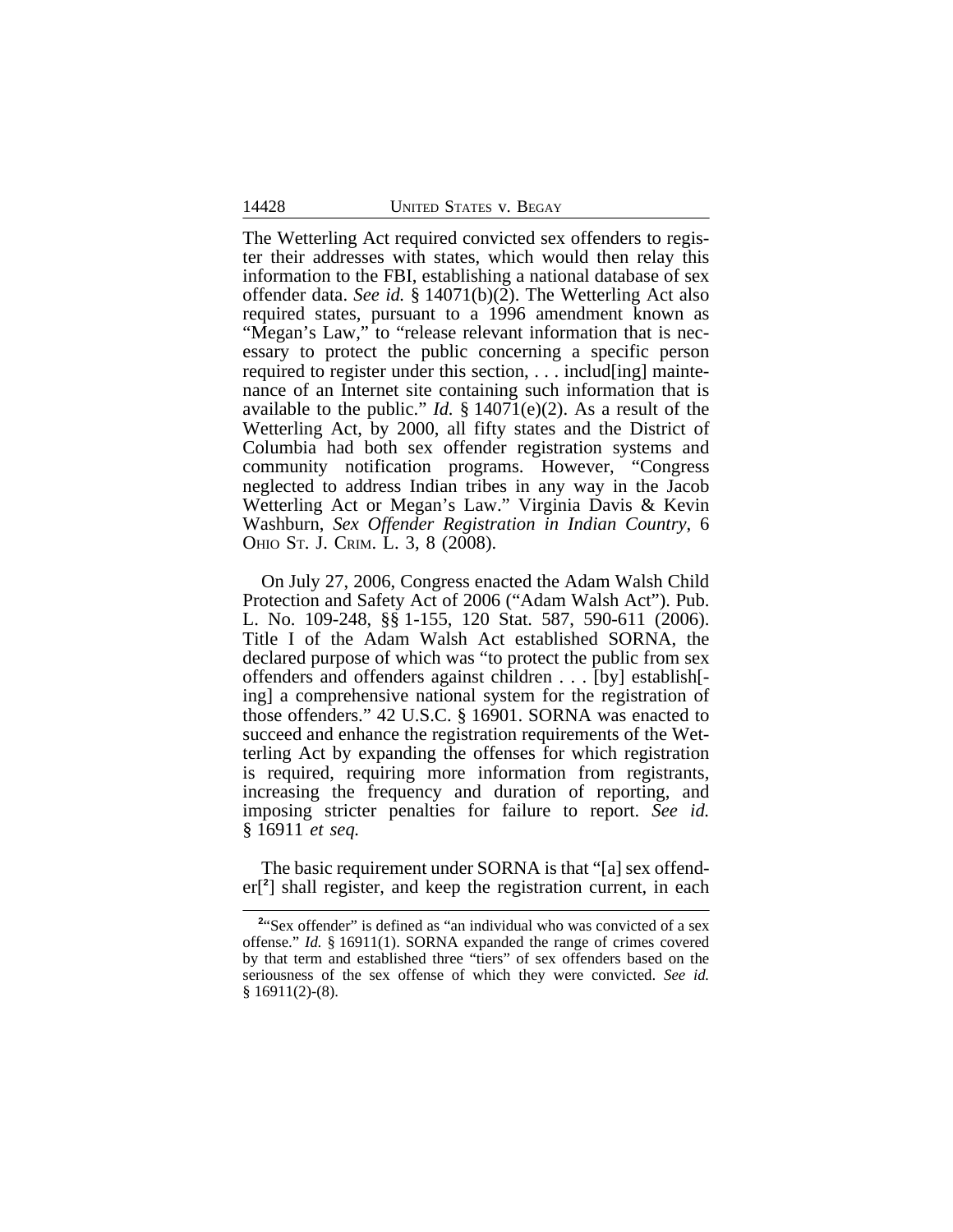jurisdiction where the offender resides,[**<sup>3</sup>** ] where the offender is an employee, and where the offender is a student." *Id.* § 16913(a). SORNA further specifies the process by which a sex offender must "[k]eep[] the registration current":

A sex offender shall, not later than 3 business days after each change of name, residence, employment, or student status, appear in person in at least 1 jurisdiction involved pursuant to  $\lceil \frac{8}{9} \cdot 16913(a) \rceil$  and inform that jurisdiction of all changes in the information required for that offender in the sex offender registry. That jurisdiction shall immediately provide that information to all other jurisdictions in which the offender is required to register.

#### *Id.* § 16913(c).

SORNA imposes criminal penalties on sex offenders who fail to abide by its requirements, providing that "[w]hoever . . . knowingly fails to register or update a registration as required by [SORNA] shall be fined under this title or imprisoned not more than 10 years, or both." 18 U.S.C. § 2250(a)(3). However, SORNA provides an affirmative defense for failure to register if "(1) uncontrollable circumstances prevented the individual from complying; (2) the individual did not contribute to the creation of such circumstances in reckless disregard of the requirement to comply; and (3) the individual complied as soon as such circumstances ceased to exist." *Id.* § 2250(b).

SORNA also expanded the jurisdictions included in the registration program, defining "jurisdiction" under § 16913(a) to include all fifty states, the District of Columbia, Puerto Rico, Guam, American Samoa, the Northern Mariana Islands,

<sup>&</sup>lt;sup>3</sup><sup>*x*</sup>Resides" is defined, "with respect to an individual, [as] the location of the individual's home or other place where the individual habitually lives." *Id.* § 16911(13).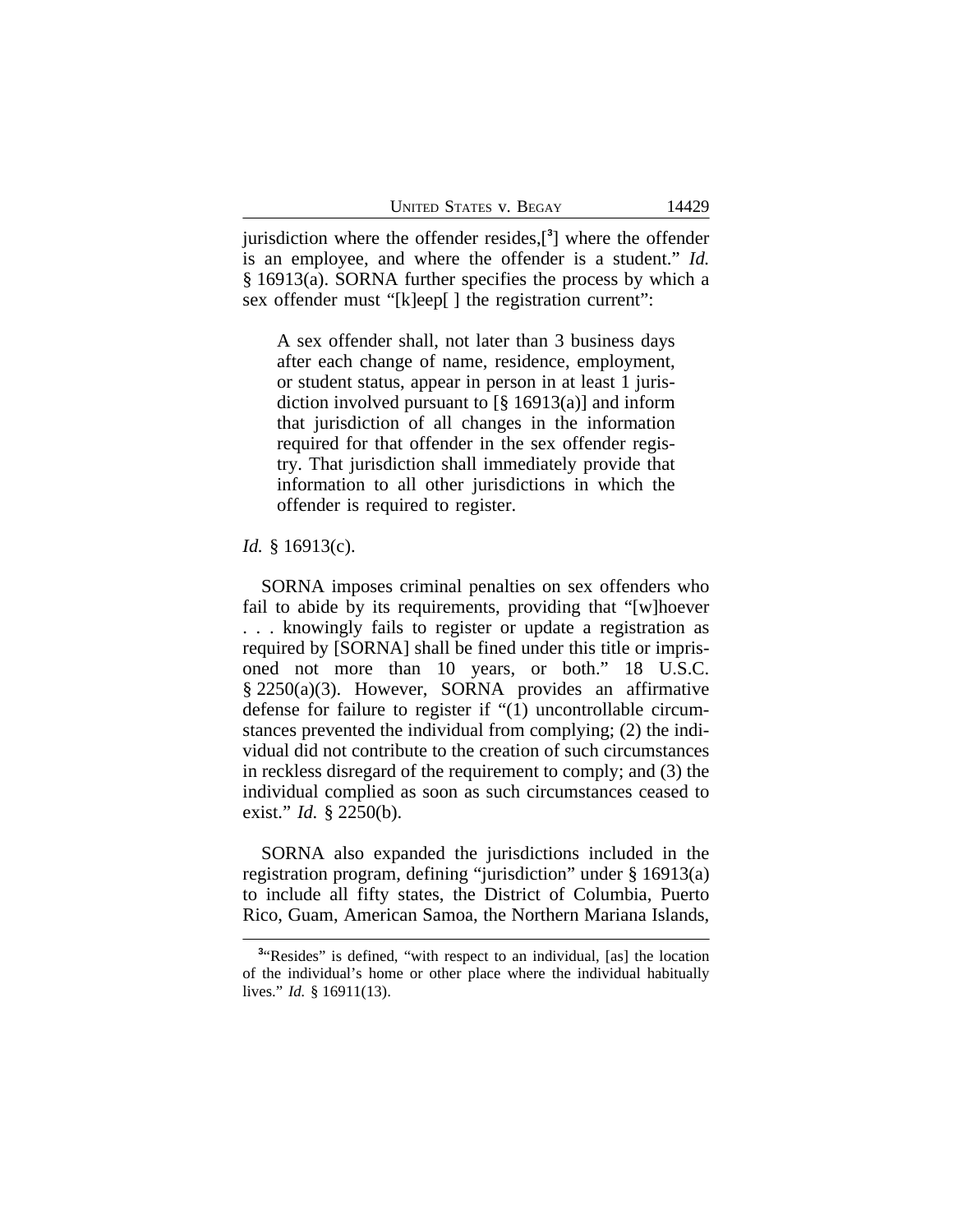the Virgin Islands, and, "[t]o the extent provided and subject to the requirements of section [16927] of this title, a federally recognized Indian tribe." 42 U.S.C. § 16911(10). Section 16927 of Title 42, in turn, permits federally recognized Indian tribes to either "(A) elect to carry out [SORNA] as a jurisdiction subject to its provisions; or (B) elect to delegate its functions under [SORNA] to another jurisdiction or jurisdictions within which the territory of the tribe is located." *Id.*  $§ 16927(a)(1).$ 

Jurisdictions covered under SORNA were given three years —until July 27, 2009—to comply with its requirements, *id.* § 16924(a)(1), or face a reduction of federal funding, *id.* § 16925(a)(4). However, the statute gave the Attorney General the authority to "authorize up to two 1-year extensions of th[is] deadline." *Id.* § 16924(b). On May 26, 2009, the Attorney General authorized a one-year extension of the deadline for jurisdictions to implement SORNA, until July 27, 2010. *See* Att'y Gen. Order No. 3081-2009 (May 26, 2009).

Unlike the state's obligation to implement SORNA, SORNA's registration requirements applied immediately and retroactively to all sex offenders regardless of when they were convicted. *See* 72 Fed. Reg. 8894, 8895 (Feb. 28, 2007) ("In contrast to SORNA's provision of a three-year grace period for jurisdictions to implement its requirements, SORNA's direct federal law registration requirements for sex offenders are not subject to any deferral of effectiveness. They took effect when SORNA was enacted on July 27, 2006, and currently apply to *all offenders* in the categories for which SORNA requires registration." (emphasis added)); *id.* at 8896 ("SORNA requires all sex offenders who were convicted of sex offenses in its registration categories to register in relevant jurisdictions, with no exception for sex offenders whose convictions predate the enactment of SORNA."). Thus, a sex offender's obligations to register and update his registration under SORNA are generally independent of a jurisdiction's implementation of SORNA's requirements. *See United States*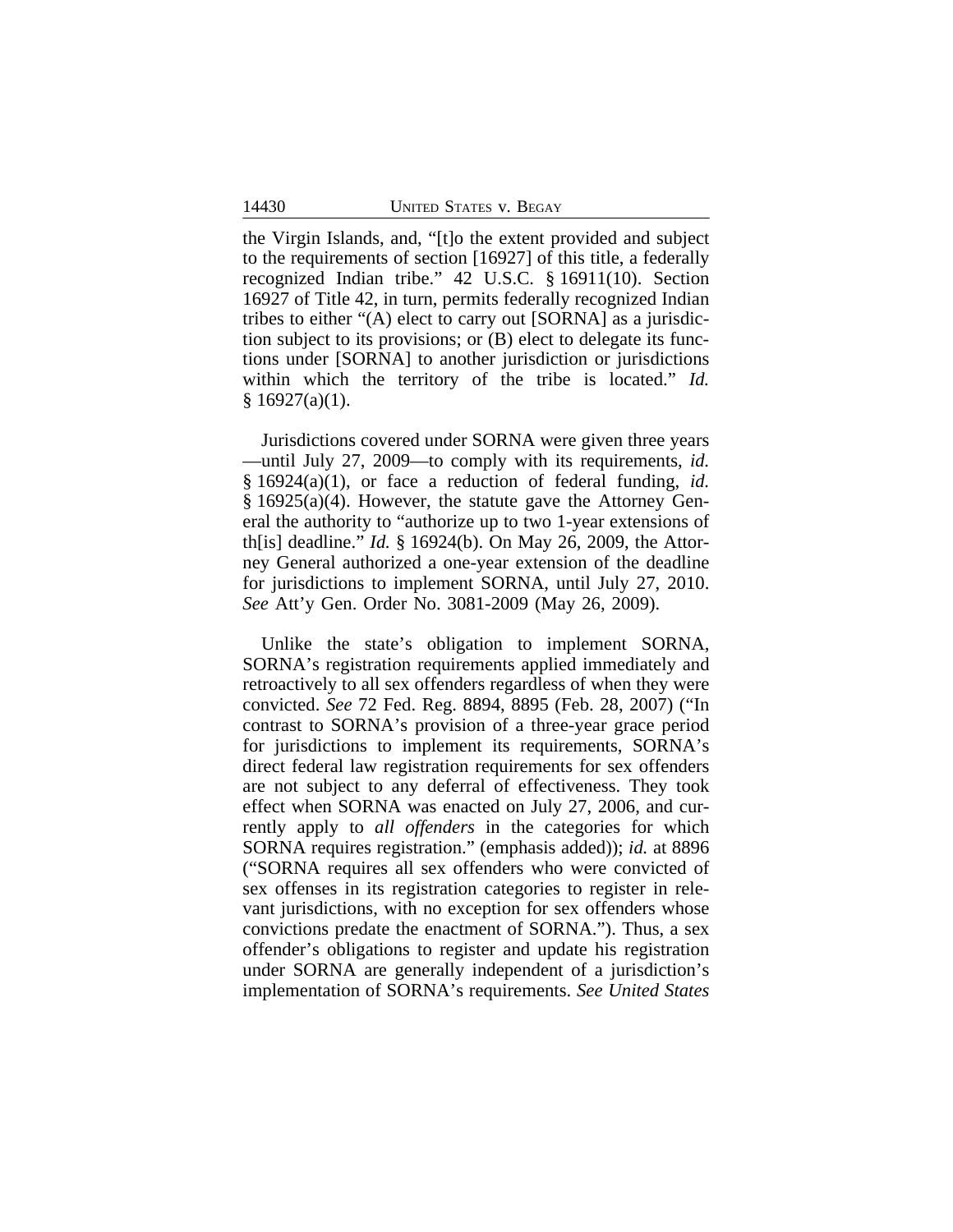UNITED STATES V. BEGAY 14431

*v. George*, 579 F.3d 962, 965 (9th Cir. 2009) ("While states have until July 2009 to implement the administrative components of [SORNA], the statute became effective July 27, 2006, and registration under it became a requirement of federal law at that time."); *United States v. Brown*, 586 F.3d 1342, 1348, 1349 (11th Cir. 2009) (noting "the distinction between a jurisdiction's duty to implement SORNA"—on which that jurisdiction's federal funding is conditioned—"and a sex offender's duty to register," and "agree[ing] with [its] sister circuits that a sex offender is not exempt from SORNA's registration requirements merely because the jurisdiction in which he is required to register has not yet implemented SORNA").

B

In proceedings before the district court, Defendants submitted an affidavit prepared by Kathleen Bowman, the Public Defender for the Navajo Nation. This declaration states that, before the enactment of the Adam Walsh Act, the Navajo Nation Council ("Council") passed a resolution enacting the Navajo Nation Sex Offenders Registration Act of 2005, which does not comply with SORNA's requirements. Following the enactment of Adam Walsh Act, on July 19, 2007, the Council passed a resolution electing to implement the requirements of the Adam Walsh Act within the period of implementation by local jurisdictions, pursuant to 42 U.S.C. § 16927(a)(1)(A).**<sup>4</sup>** The Navajo Nation has created a task force to implement a sex offender registry in compliance with the requirements of

**<sup>4</sup>**This resolution stated:

The Navajo Nation hereby expressly reaffirms its intent to fully implement all of the applicable requirements of the Adam Walsh Act and wholly rejects the idea that any state may be authorized, without proper consultation, and contrary to the Navajo Nation government-to-government relationship with the United States Government, to exercise this type of jurisdiction within the Navajo Nation.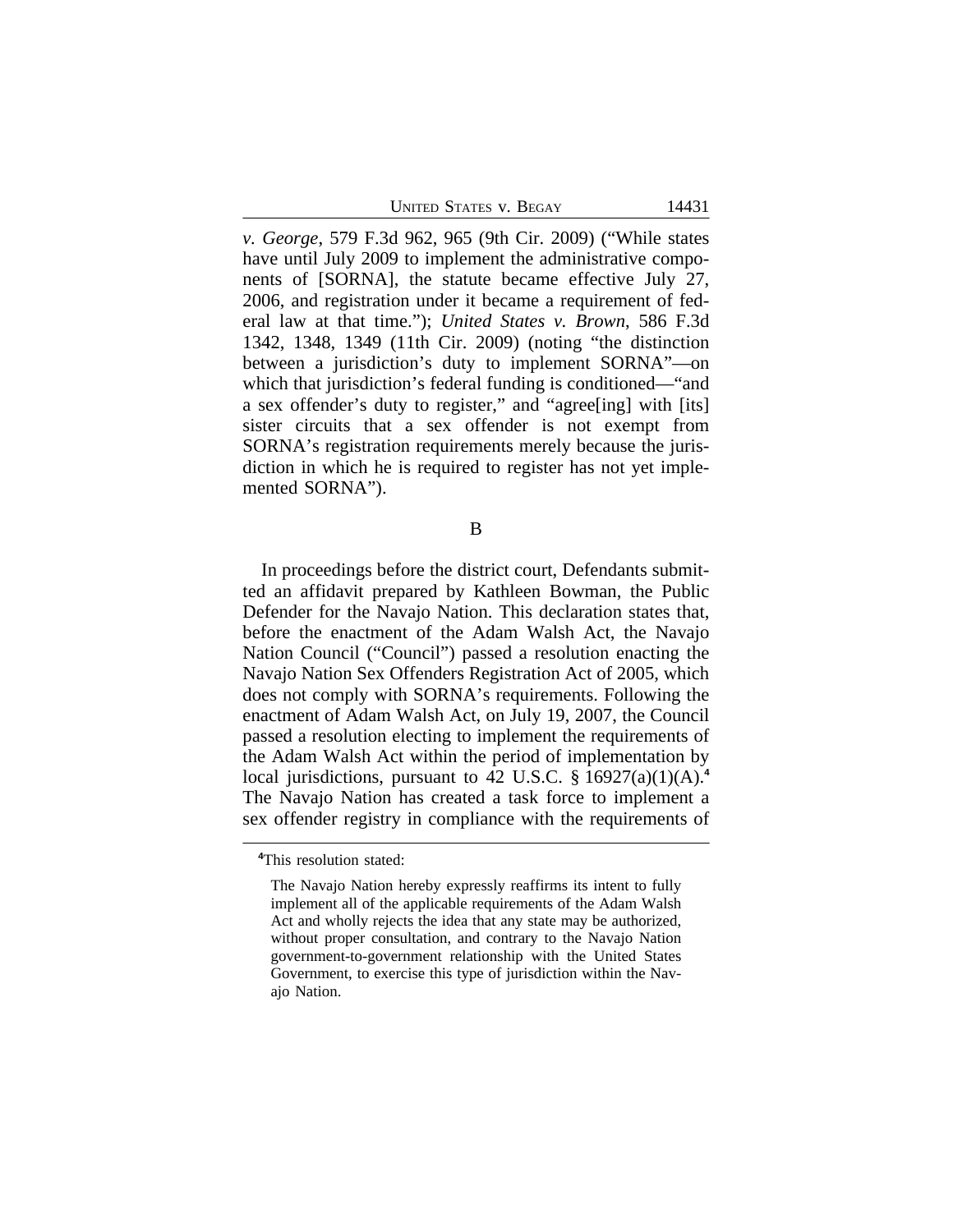the Adam Walsh Act. However, as of the time this appeal was briefed, the Navajo Nation has not yet created a sex offender registry.

> $\mathcal{C}$ 1

On June 5, 2006, Defendant-Appellant Brandon Dineshu Begay pleaded guilty in the District of Arizona to sexual abuse of a minor, in violation of 18 U.S.C. § 2243(a), a Tier II offense under SORNA. He was sentenced to twenty-four months' imprisonment and three years' supervised release.

As a term of his plea and supervised release, Begay was required to register as a sex offender with all state and tribal sex offender agencies in any state where he resided, was employed, carried on a vocation, or was a student, as directed by the probation officer. He was further required to notify his probation officer within seventy-two hours of changing his residence and to update his sex offender registration with his new address within the same time frame. *See* ARIZ. REV. STAT. §§ 13-3821, 13-3822.

Begay initially registered with the State of Arizona as required on December 10, 2007. On July 9, 2008, Begay updated his registration, listing his new address as 2445 N. Oracle Road, Tucson, Arizona. This was the address of a residential treatment center named "New Beginnings," where Begay was required to reside as part of his supervised release. On July 13, 2008, Begay left New Beginnings without permission. On July 31, 2008, he was arrested at his grandmother's house in Tuba City, Arizona, which is within the confines of the Navajo Reservation. Begay did not register his change of address after he left New Beginnings, so his most recent registration is the New Beginnings address.

Begay was indicted on a single count of failure to update his registration as a convicted sex offender, in violation of 18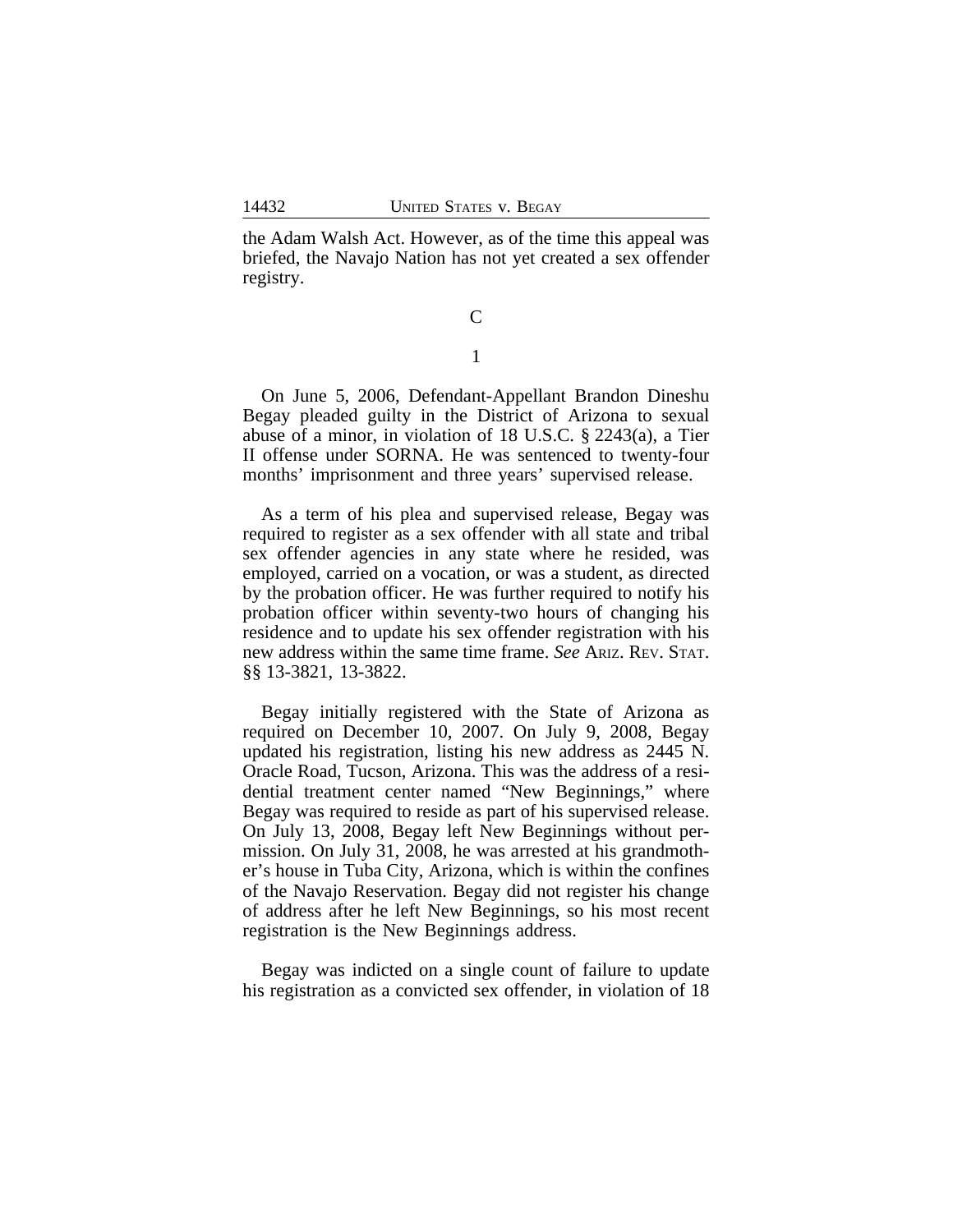|  | <b>UNITED STATES V. BEGAY</b> |  |  |  |
|--|-------------------------------|--|--|--|
|--|-------------------------------|--|--|--|

U.S.C. § 2250(a) and 42 U.S.C. §§ 16911 and 16913. He subsequently filed a motion to dismiss the indictment on ten separate grounds, three of which are relevant to this appeal. The district court heard oral argument on the motion, and denied it in a written order on February 24, 2009.

Begay entered a conditional plea of guilty to the indictment, expressly reserving the right to appeal the district court's denial of his motion to dismiss. The district court sentenced Begay to twenty-four months' imprisonment, followed by five years' supervised release. Begay timely appealed.

2

On July 21, 2006, Defendant-Appellant Ozzy Carl Watchman pleaded guilty in the District of Arizona to sexual abuse of a minor, in violation of 18 U.S.C. § 2243(a). He was sentenced to eighteen months' imprisonment followed by three years' supervised release. As a term of his plea and supervised release, he was required to register as a sex offender and update his registration pursuant to the same requirements as Begay.

On November 28, 2006, Watchman registered with the State of Arizona. He updated his registration with the New Beginnings address on January 24, 2008. On June 25, 2008, Watchman left New Beginnings without permission. He was arrested on August 14, 2008, in Fort Defiance, Arizona, within the Navajo Nation, where he had been living with his mother since leaving New Beginnings. Watchman did not register his change of address after he left New Beginnings, so the New Beginnings address is his most recent registration.

Watchman was indicted on a single count of failure to update his registration as a convicted sex offender, in violation of 18 U.S.C. § 2250(a) and 42 U.S.C. §§ 16911 and 16913. He subsequently filed a motion to dismiss the indictment on the same ten grounds as Begay. The district court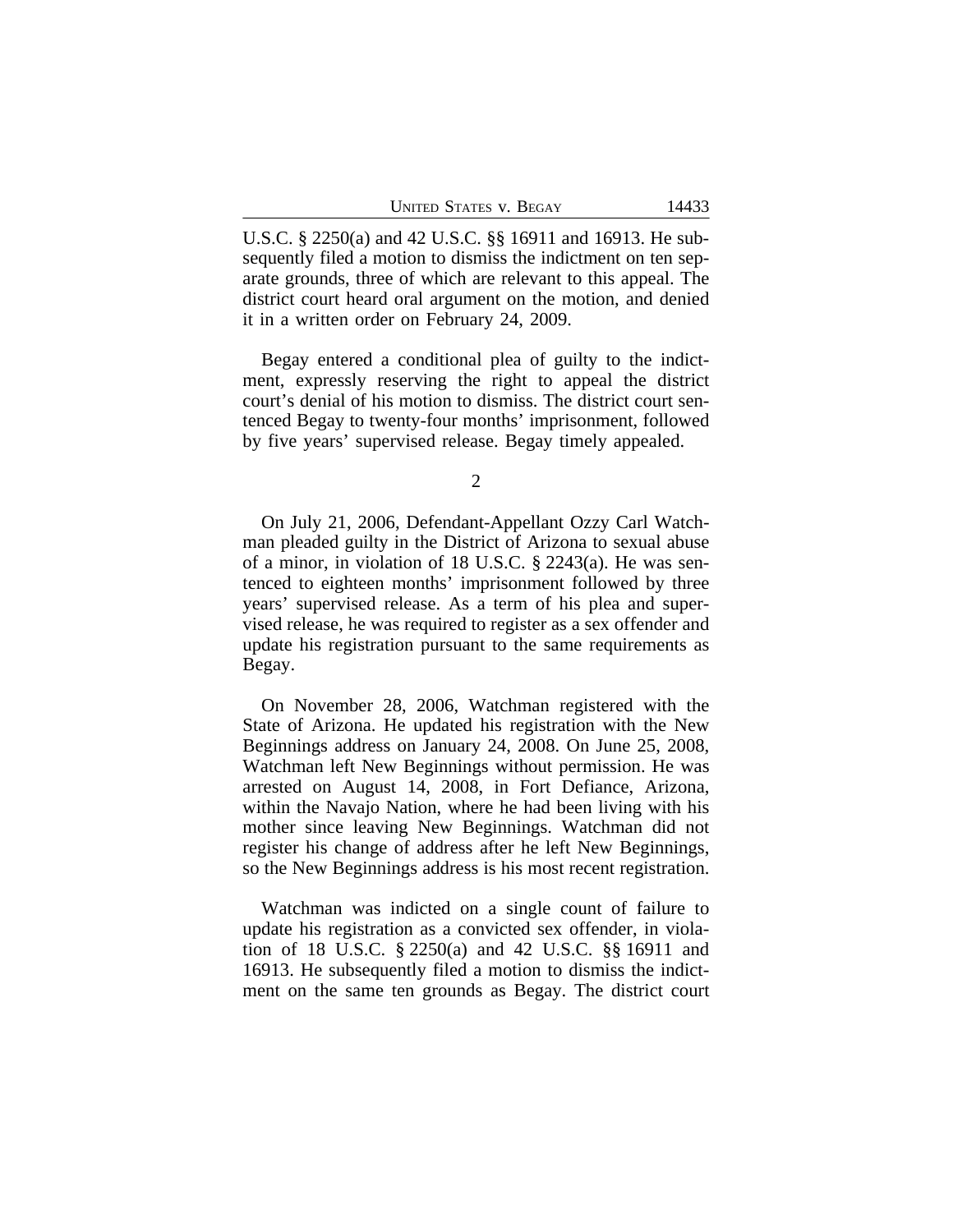denied this motion in a nearly identical written order issued on the same day.

After Watchman entered a conditional plea of guilty in which he reserved the right to appeal the district court's decision, the district court sentenced Watchman to fifteen months' imprisonment, followed by five years' supervised release. Watchman timely appealed.

Defendants argue that the district court erred in denying their motions to dismiss their indictments. They make three arguments on appeal, one regarding the proper construction of SORNA and two regarding its constitutionality. We review issues pertaining to statutory interpretation and constitutional law de novo. *See United States v. Norbury*, 492 F.3d 1012, 1014 (9th Cir. 2007); *United States v. Bynum*, 327 F.3d 986, 990 (9th Cir. 2003).

#### A

The Defendants' statutory argument is based on two premises. First, they argue that SORNA did not require them to update their registration with the State of Arizona while they were residing in the Navajo Nation. They reason that, because the Navajo Nation had elected to become a SORNA jurisdiction, the relevant "jurisdiction" with which they were required to register while residing within the Navajo Nation was only the tribe itself, not the state within which the tribe is located. Second, they correctly point out that they could not update their registration with the Navajo Nation because it had not yet established a sex offender registry. Based on these two premises, they conclude that "uncontrollable circumstances prevented [them] from complying" with SORNA. 18 U.S.C.  $§$  2250(b)(1).

Our reading of SORNA leads us to disagree with the Defendants' first premise and therefore their conclusion.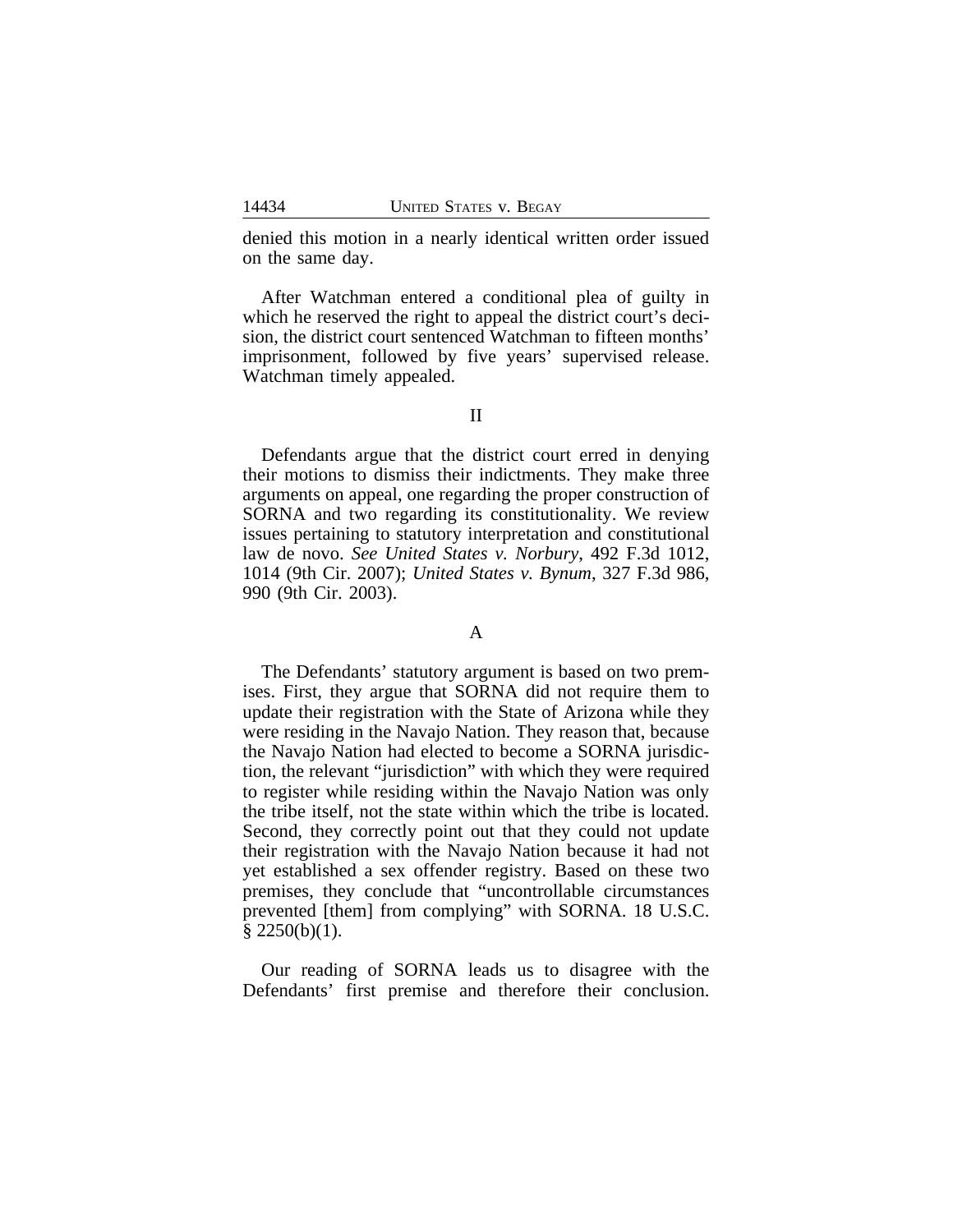Because Defendants were required to update their registration with Arizona even while living in the Navajo Nation, no "uncontrollable circumstances" prevented their compliance with SORNA.

1

**[1]** SORNA provides: "A sex offender shall register, and keep the registration current, in *each jurisdiction* where the offender resides, where the offender is an employee, and where the offender is a student."  $42 \text{ U.S.C. }$  § 16913(a) (emphasis added). There are two separate obligations — an obligation to register and an obligation to keep the registration current. In both cases, the sex offender must register in each jurisdiction in which he resides, works, or attends school. However, SORNA provides some flexibility to the sex offender who must keep his registration current. "[A]fter each change of name, residence, employment, or student status," the sex offender must keep his registration current by "appear[ing] in person in at least 1 jurisdiction" and "inform[ing] that jurisdiction of all changes." In turn, that jurisdiction will provide the updated "information to all other jurisdictions in which the offender is required to register." 42 U.S.C.  $§$  16913(c).

At the time of their arrest, Defendants had previously registered as sex offenders in the State of Arizona, but "resided" in both the Navajo Nation and the State of Arizona, both of which qualify as "jurisdictions" under SORNA. *See id.*  $§ 16911(10)(A), (H)$  (defining "jurisdiction" to include "[a] State" and "a federally recognized Indian tribe" that has elected to become a SORNA jurisdiction pursuant to § 16927); *id.* § 16911(13) (defining "resides" as "the location of the individual's home or other place where the individual habitually lives"). Thus, Defendants had an obligation under SORNA to "keep the registration current" in Arizona. *Id.* § 16913(a). Because the Navajo Nation did not have a registry at the time of the Defendants' arrests, and the Defendants had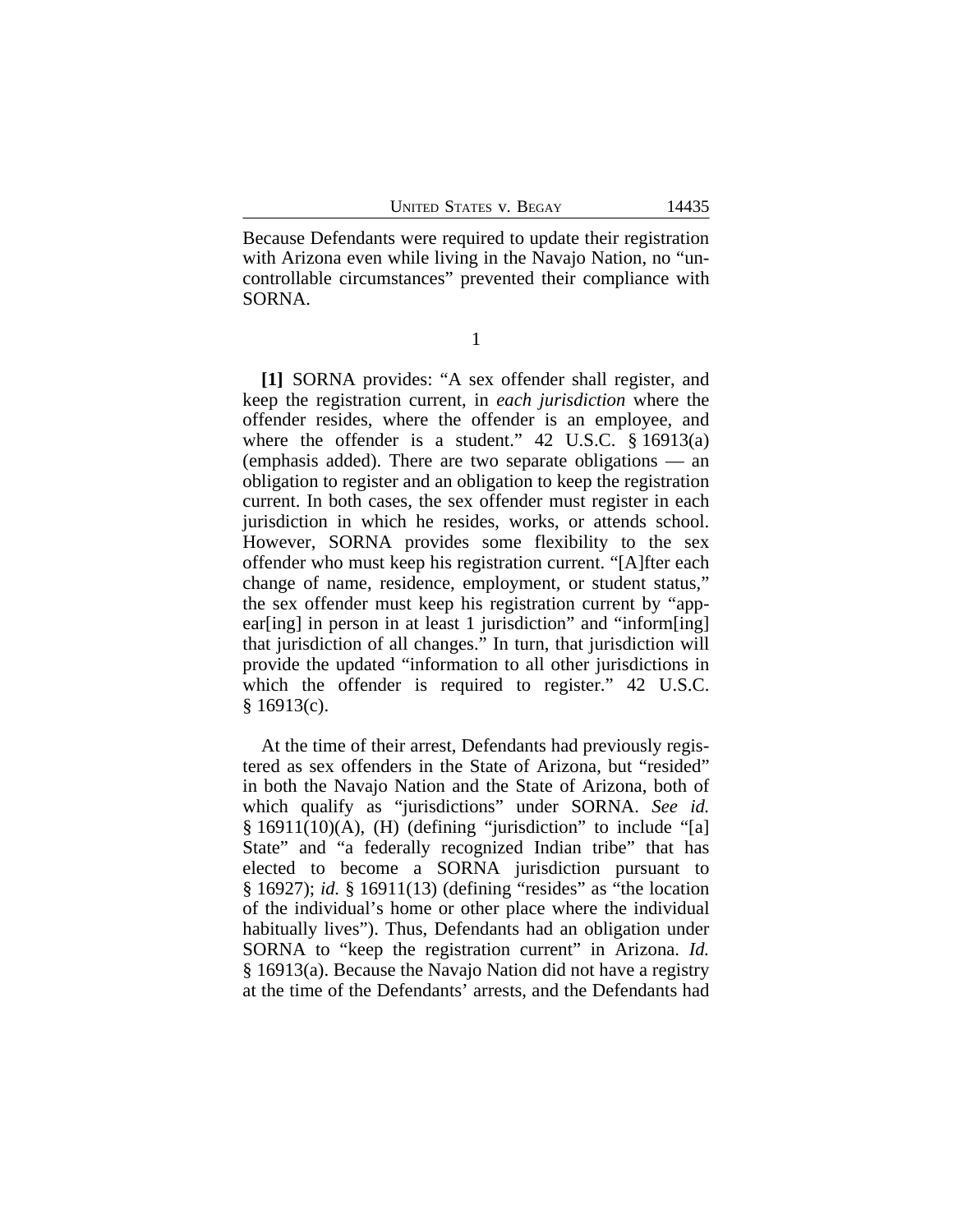not registered with the Navajo Nation, the Defendants were required to fulfill their obligation to "keep the registration current[ ] in each jurisdiction where" they were residing, *id.*, by appearing in person in Arizona and updating their registration there, *see id.* § 16913(c). By doing so, they would have "appear[ed] in person in at least 1 jurisdiction involved pursuant to [§ 16913(a)]." *Id*. And because nothing prevented the Defendants from updating their registration with Arizona, no "uncontrollable circumstances" prevented them from complying with SORNA. 18 U.S.C. § 2250(b)(1).

**[2]** We acknowledge that there is another plausible reading of the term "each jurisdiction." Defendants argue that this term "means simply three possibilities: the SORNA jurisdiction where one lives, the SORNA jurisdiction where one works, and the SORNA jurisdiction where one goes to school." They assert that "the word 'each' is important because the offender could *reside* in one jurisdiction, *work* in a second jurisdiction, and *attend school* in a third jurisdiction. In such a case, the word 'each' indicates that he is expected to register in all three jurisdictions." On the other hand, they argue, "SORNA does not require sex offenders who live in a tribal SORNA jurisdiction to also register in another, standalone SORNA jurisdiction." In other words, Defendants believe that the term "each jurisdiction" means that sex offenders are required to register in a maximum of three jurisdictions: a jurisdiction of residence, a jurisdiction of employment, and a jurisdiction of schooling.

**[3]** Although this interpretation is not unreasonable, we do not consider it to be the best reading of SORNA. Rather than reading "each jurisdiction" as a cap on registration, we think it makes more sense to read it as expanding the obligation to register. Thus, SORNA should be read to mean that a sex offender "shall register, and keep the register current, in each jurisdiction where the offender resides, [in each jurisdiction] where the offender is an employer, and [in each jurisdiction] where the offender is a student." 42 U.S.C. § 16913(a). Our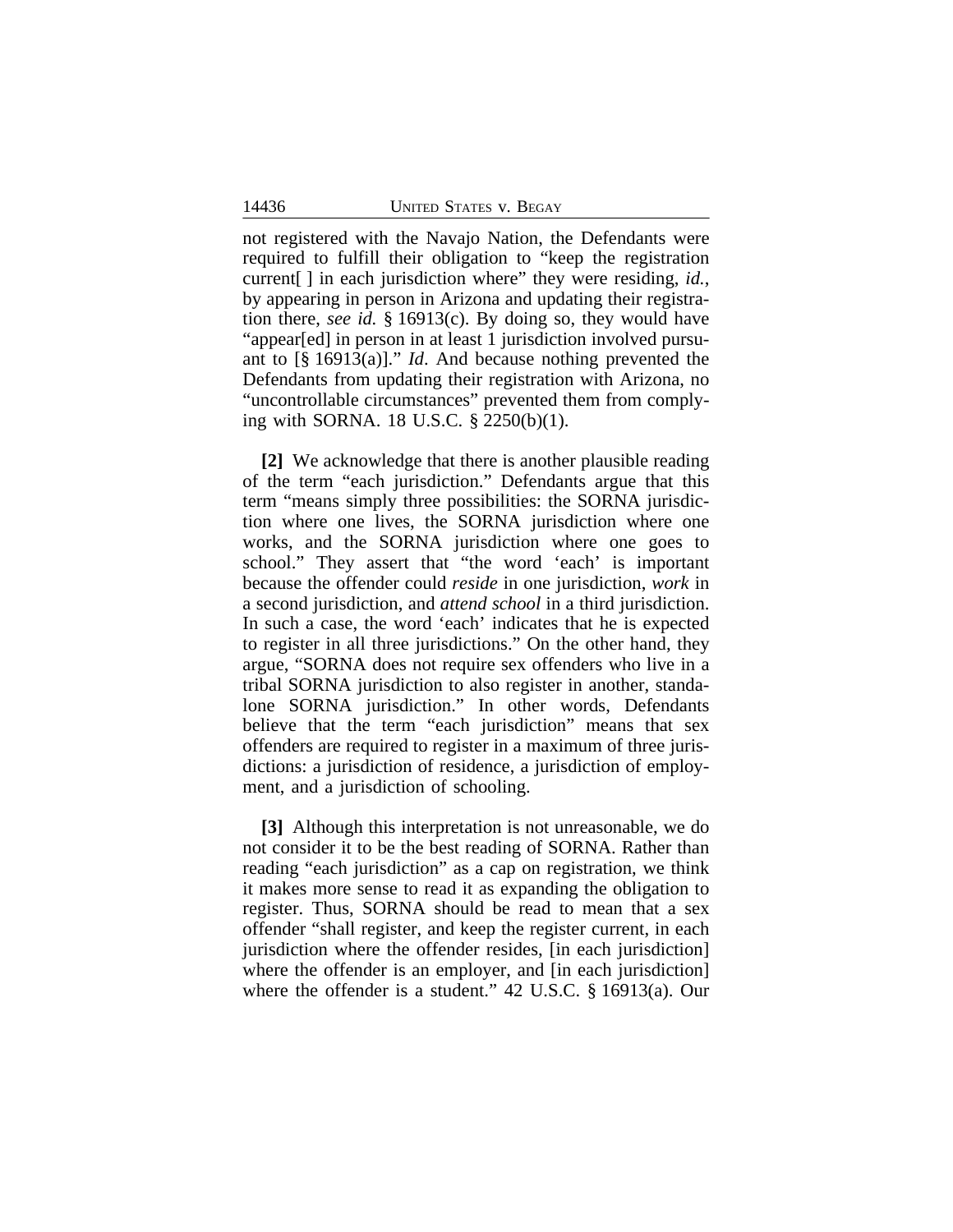UNITED STATES V. BEGAY 14437

reading is consistent with the purposes of SORNA. SORNA was "an effort to make the | state registration and notification] schemes more comprehensive, uniform, and effective." *Carr v. United States*, 130 S. Ct. 2229, 2232 (2010). The declared purpose of SORNA is to create "a *comprehensive* national system for the registration of [sex] offenders." 42 U.S.C. § 16901 (emphasis added). By "comprehensive," Congress meant a system that would track all sex offenders in all parts of the United States and would prevent even the temporary loss of sex offenders from the registration roles, in contrast with the "patchwork of individual systems administered and maintained by each State," which often allowed sex offenders to "slip through the cracks." 152 Cong. Rec. H5730 (July 25, 2006) (statement of Rep. Van Hollen). A report by the House Committee on the Judiciary emphasizes "the transient nature of sex offenders and the inability of the States to track those offenders." H.R. Rep. No. 109-218, pt. 1, at 30 (2005). It further states that "[t]he most significant enforcement issue in the sex offender program is that over 100,000 sex offenders, or nearly one-fifth in the Nation are 'missing,' which "typically occurs when the sex offender moves from one State to another." *Id.* at 32. The report predicts that, under SORNA, "[t]he combination of incentives for the sex offender to comply . . . w[ould] reduce the overwhelming number of non-complying or 'lost' sex offenders in our communities." *Id.*; *see also* 152 Cong. Rec. S8014 (2006) (statement of Sen. Biden) ("[T]here are over 550,000 offenders nationwide, and more than 20 percent of them are unaccounted for."); 152 Cong. Rec. H5722-30 (2006) (statement of Sen. Sensenbrenner) ("There are over a half million sex offenders in the United States and up to 100,000 offenders are unregistered and their locations unknown to the public and law enforcement. [SORNA] contains strict national offender registration and data sharing requirements to ensure that law enforcement agencies and America's communities know where sex offenders live and work.").

**[4]** We have given the term "each jurisdiction" the reading that best ensures that sex offenders do not go "missing" from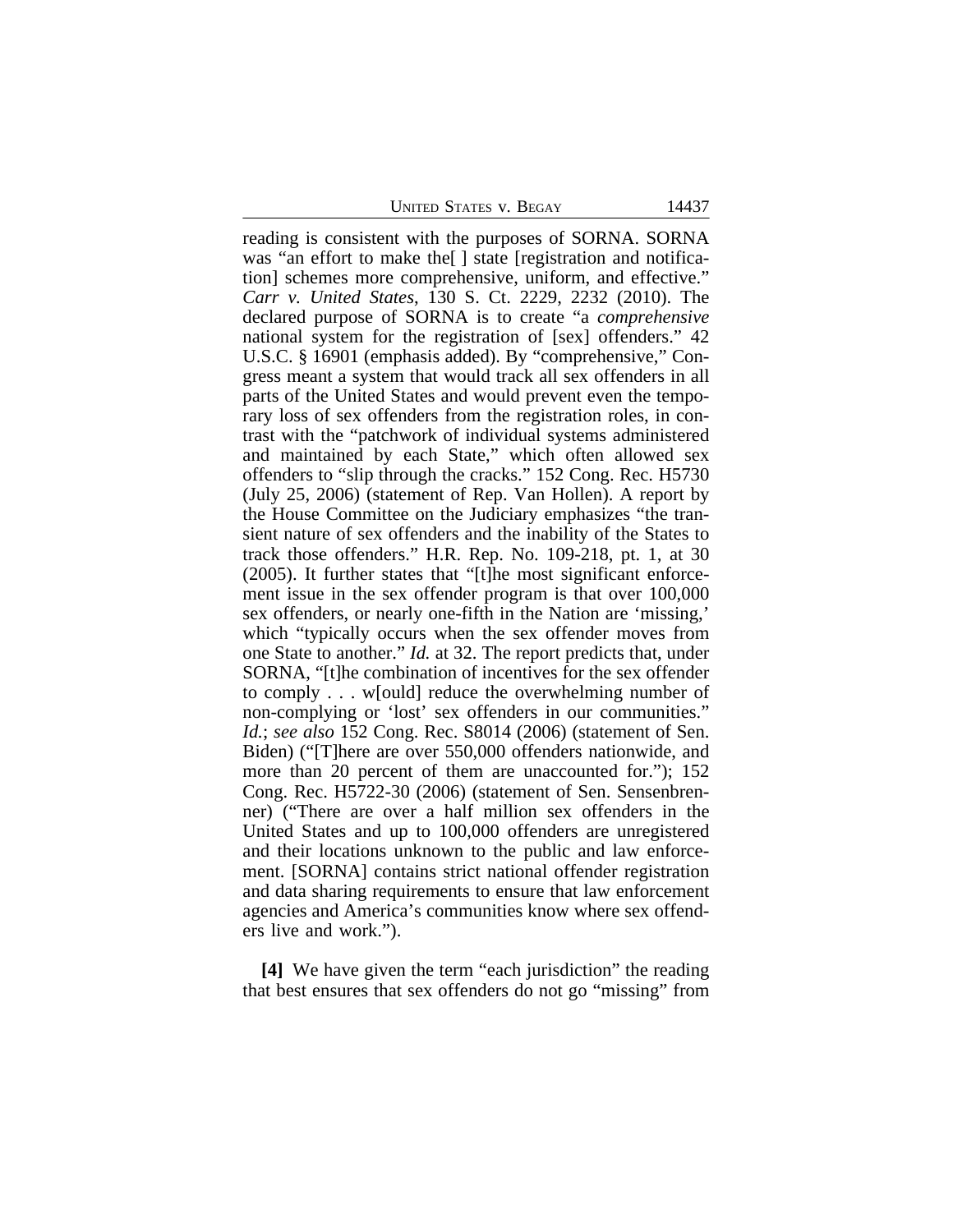the registration rolls. Reading SORNA as Defendants read it would mean that sex offenders who move to tribal lands that have elected to implement SORNA but has not yet created a registry would have no obligation to update their registration, allowing them to "slip through the cracks." Indeed, Defendants read the word "each" in the statute to require registration with only, at a maximum, one jurisdiction of residence, one jurisdiction of employment, and one jurisdiction of schooling. Under this reading, a sex offender who is employed in two states would be required to register in only one state, even if the vast majority of his time was spent in the other state. This could not have been what Congress intended. Rather, the most reasonable reading of the word "each" is that a sex offender must register with, and keep his registration current with, *every* jurisdiction in which he resides, works, or goes to school.

2

Defendants have four responses to our reading of the text and legislative intent of SORNA.

a

Defendants argue that our reading conflicts with *Carr*. In *Carr*, the Supreme Court held that 18 U.S.C. § 2250(a), which establishes a criminal offense for any person required to register under SORNA who "travels in interstate or foreign commerce" and "knowingly fails to register or update a registration," does not apply to sex offenders whose interstate travel occurred prior to SORNA's effective date. 130 S. Ct. at 2232-33. The government justified its contrary reading of SORNA by "invok[ing] one of SORNA's underlying purposes: to locate sex offenders who had failed to abide by their registration obligations" and to address the problem of " 'missing' sex offenders." *Id.* at 2240. The Court rejected this argument, stressing that SORNA must be given the interpretation that best "accords with the statutory text," *id.* at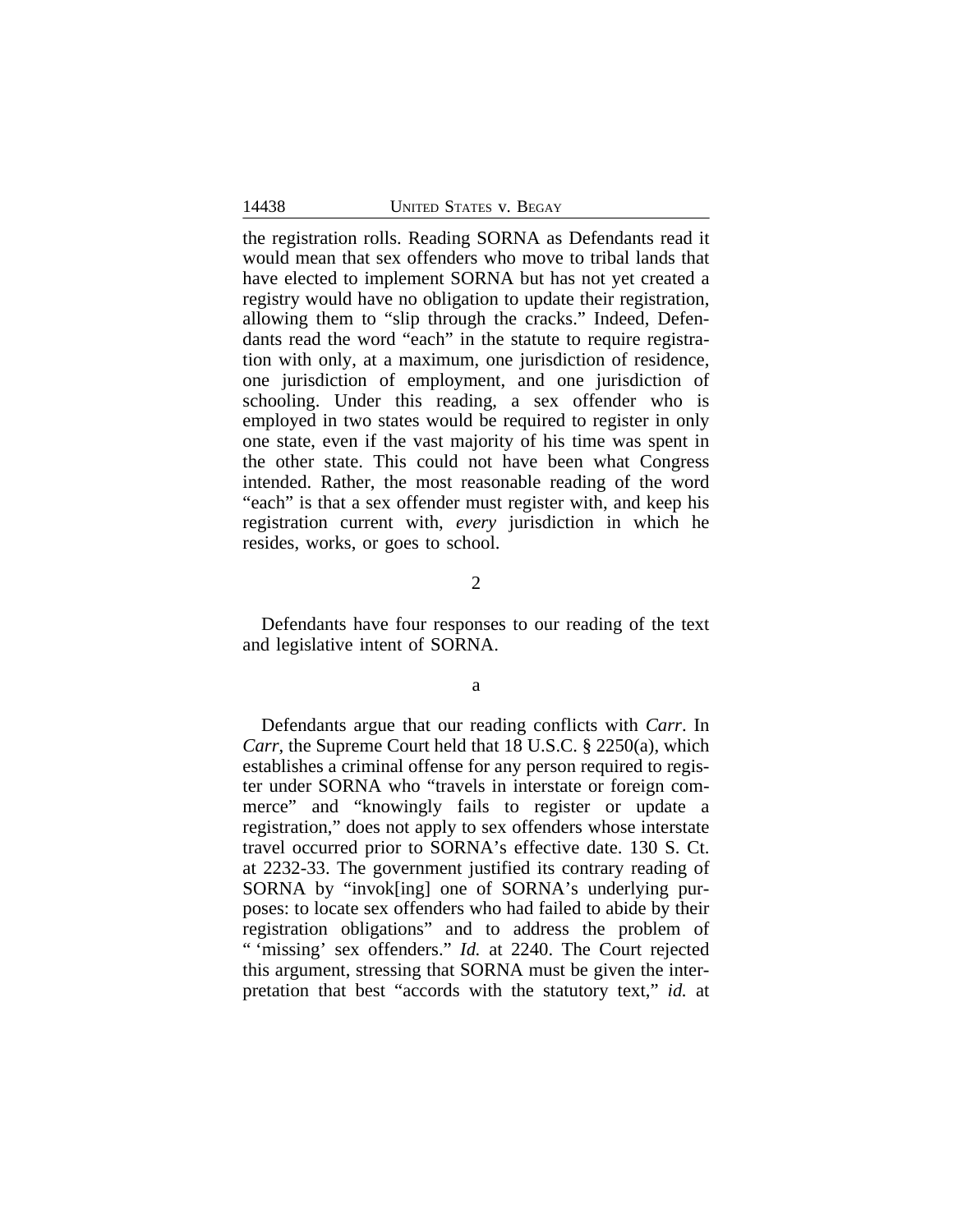2235, rather than giving the statute a "strained reading," *id.* at 2238, based simply on the notion that it better accorded with "a general goal of SORNA," *id.* at 2240.

Defendants argue that, similarly, "this Court may not strain the statute's language to fit the government's notion of what would allegedly best serve the statute's broad purpose of accounting for 'missing sex offenders.' " We reject Defendants' argument for two main reasons.

**[5]** First, we believe that our interpretation of SORNA is not a "strained reading" but rather the best reading of the statute's text. In requiring sex offenders to "keep the registration current[ ] in each jurisdiction where the offender resides, where the offender is an employee, and where the offender is a student," 42 U.S.C. § 16913(a), SORNA clearly contemplates that certain sex offenders might have to register and keep their registration current in multiple jurisdictions. And nothing in the text of the statute limits its application to only one jurisdiction in each of the three categories mentioned in § 16913(a); rather, the most logical reading of the statute is that it applies to *every* jurisdiction falling within one of the three categories.

Second, there is nothing novel about reading a statute in light of its legislative purpose; indeed, we have stated that "[t]he language of a statute *must* be interpreted in its context to effectuate legislative intent." *Sink v. Aden Enters., Inc.*, 352 F.3d 1197, 1200 (9th Cir. 2003) (emphasis added). What *Carr* found to be problematic in the government's reasoning was the government's "confus[ion of] a general goal of SORNA with the *specific purpose of § 2250*." 130 S. Ct. at 2240 (emphasis added). The Court specifically pointed to the provisions in 42 U.S.C. § 16901 *et seq.*, including § 16913(a), as "stand[ing] at the center of Congress' effort to account for missing sex offenders," whereas § 2250 was based on different policy choices. *Id.* at 2241 ("By facilitating the collection of sex-offender information and its dissemination among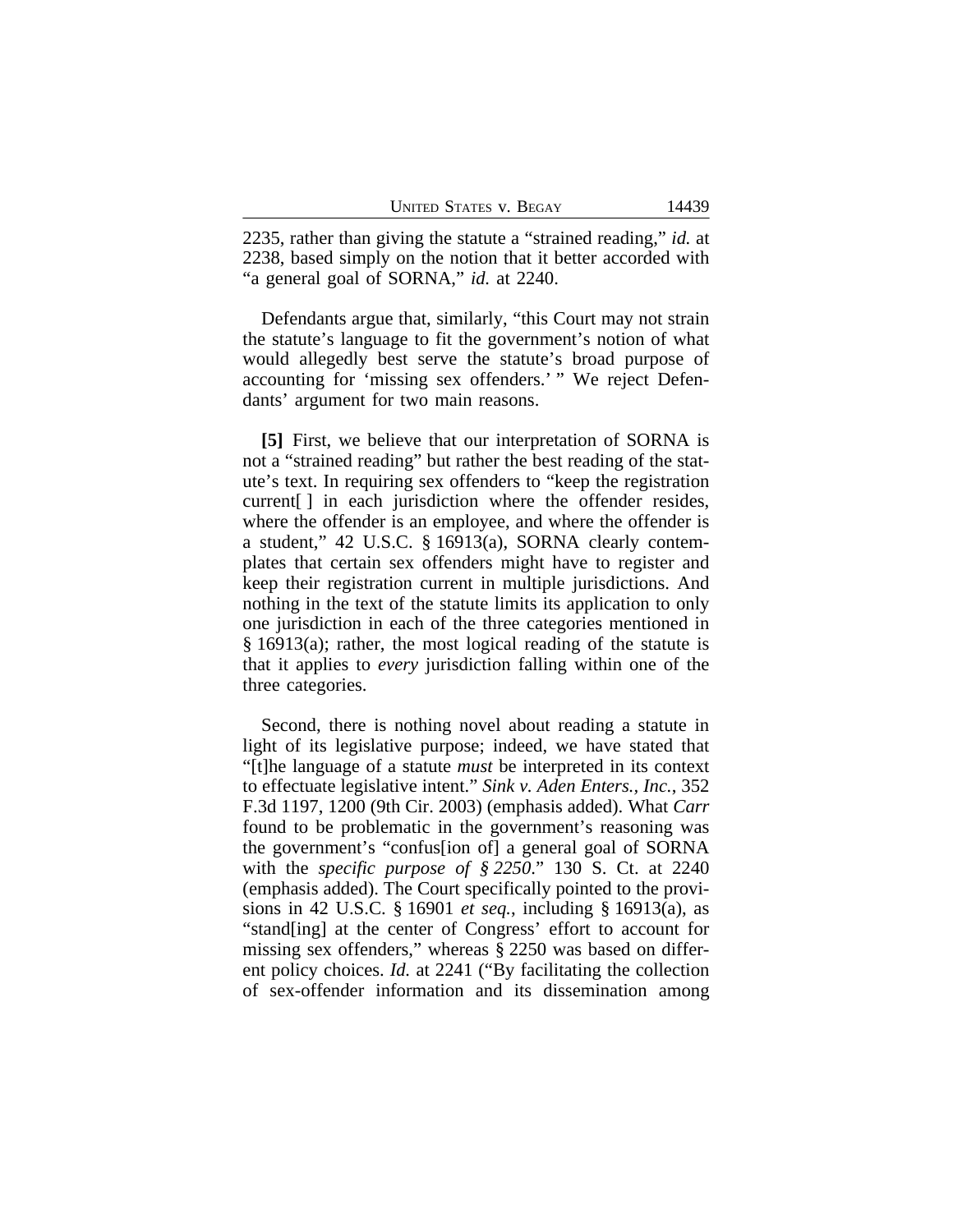jurisdictions, these provisions, [including § 16913(a),] not § 2250, stand at the center of Congress' effort to account for missing sex offenders."). Thus, this case, unlike *Carr*, requires us to construe a provision central to Congress's legislative purpose in enacting SORNA, and so we must take this purpose into account in resolving whatever ambiguity exists in the term "each jurisdiction."

Defendants also argue that interpreting SORNA to require them to update their registration with Arizona conflicts with Congress's intent to give Indian tribes that elect to implement SORNA "a stature equal to states" as "separate jurisdictions" under SORNA, contrary to the scheme under the Wetterling Act. They contend that our interpretation "divest[s] the Navajo Nation of its SORNA responsibilities," and that none "of the detailed provisions allowing for tribes to become SORNA jurisdictions . . . would have been necessary if Congress intended for tribes and states to have concurrent SORNA jurisdiction over tribal territories."

We disagree. We have not determined today that the Navajo Nation is not a separate SORNA jurisdiction. Rather, we have concluded, based on SORNA's text, that *both* the Navajo Nation and the State of Arizona are SORNA jurisdictions. And we have determined that, until the Navajo Nation establishes a registry, and the Defendants register there, Defendants and other sex offenders living within the Navajo Nation's confines must fulfill their obligation to keep their registration current in "each jurisdiction" in which they reside by updating their registration with Arizona, thus preventing them from "slipping through the cracks" by absconding to a tribal jurisdiction that has not yet implemented a registry.

**[6]** As we have discussed, once the Navajo Nation *does* implement a registry, sex offenders living within its confines will be able to fulfill their obligation to "keep the registration"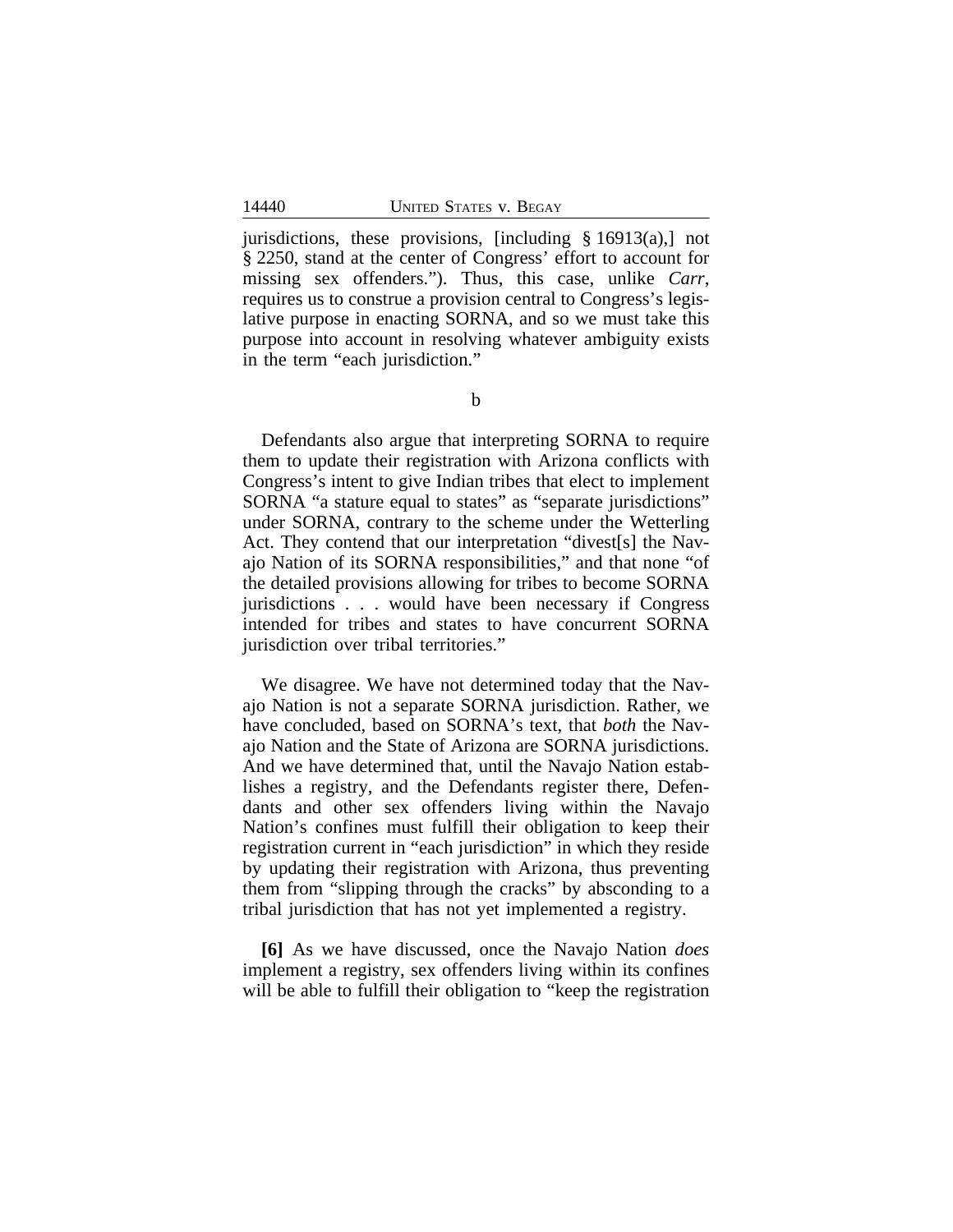UNITED STATES V. BEGAY 14441

current[ ] in each jurisdiction where [they] reside[ ]," 42 U.S.C. § 16913(a), by updating their information with the Navajo Nation's registry, *see id.* § 16913(c) (in order to "[k]eep[] the registration current," "[a] sex offender shall  $\dots$ appear in person in *at least 1* jurisdiction involved pursuant to subsection (a) of this section" (emphasis added)). In other words, once the Navajo Nation fully implements SORNA, it becomes a jurisdiction equal in stature to the State of Arizona as the monitor of sex offenders within its boundaries, precisely as Congress intended.**<sup>5</sup>**

c

Third, Defendants argue that our interpretation leads to absurd and unfair results. Defendants point out that if Puerto Rico, which is a SORNA jurisdiction, "had no sex offender registry, a sex offender who lived, worked and went to school in Puerto Rico . . . would have *no obligation* to register in any other SORNA jurisdiction." Defendants argue:

The fact that an island territory is physically removed from other SORNA jurisdictions should not mean that SORNA imposes fewer registration obligations on the sex offenders who live, work, or go to school on that island territory than it does on the sex offenders who live, work, or go to school in any other SORNA jurisdiction. . . . Yet, the district court's interpretation would impose a greater burden on the sex offender living on the Navajo Reservation than on the sex offender living in Puerto Rico. This is unfair, unwarranted, and illustrates the absurdity of the district court's interpretation.

**<sup>5</sup>**For the same reasons, we disagree with Defendants' argument that the district court's decision "offends the notion of tribal sovereignty" by compromising "the traditional right of the Navajo Nation to police its own members." Requiring Defendants to update their registration with Arizona simply supplements registration with the Navajo Nation until the tribe actually establishes a registry.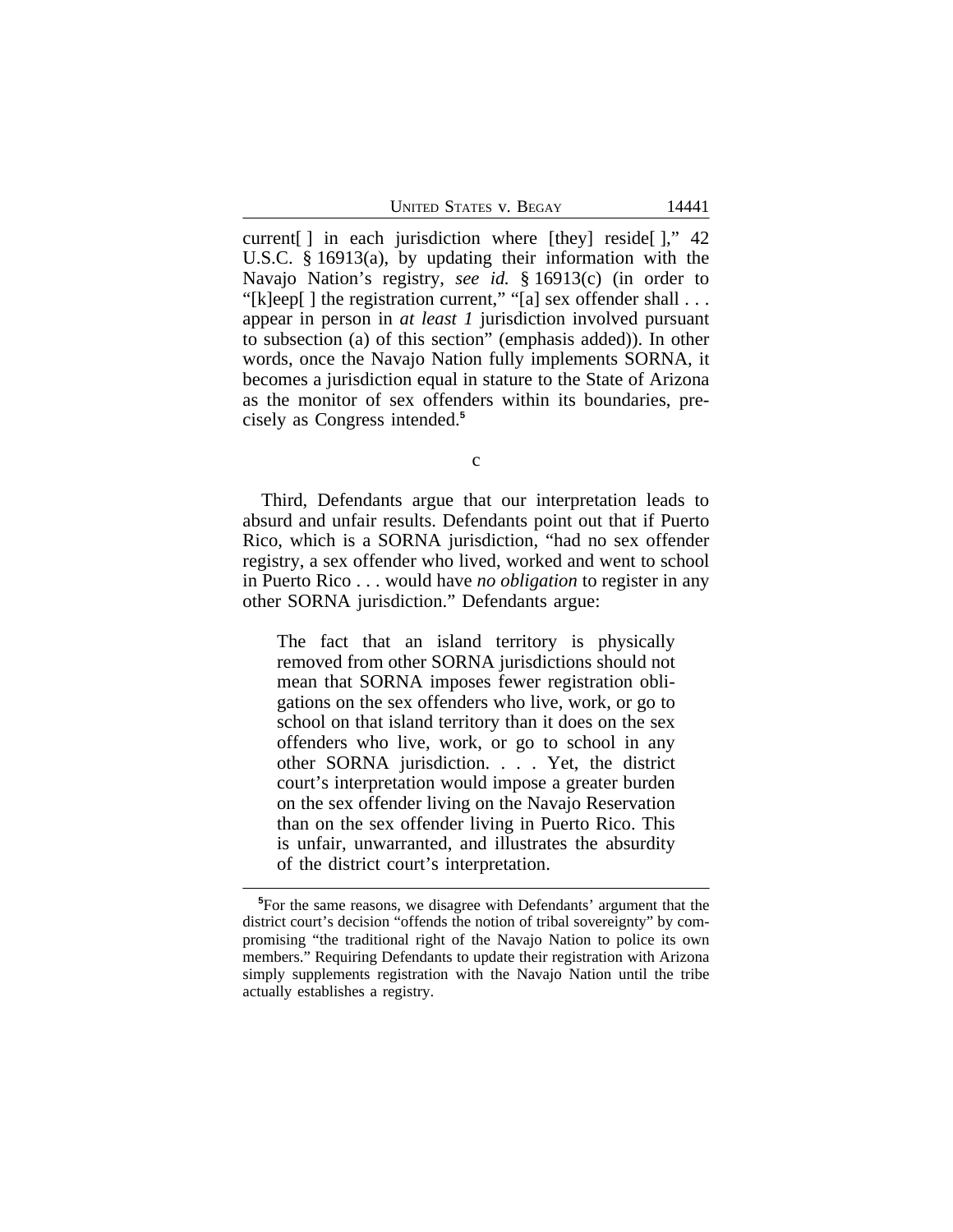"It is true that interpretations of a statute which would produce absurd results are to be avoided if alternative interpretations consistent with the legislative purpose are available." *Griffin v. Oceanic Contractors, Inc.*, 458 U.S. 564, 575 (1982). However, we believe that the differential treatment identified by the Defendants is far from an "absurd result." Again, the legislative purpose of SORNA was to track the location of sex offenders in all jurisdictions in which they live, work, and go to school. An interpretation of SORNA requiring the updating of registration with the state in which an Indian tribe is located if the Indian tribe has not yet established a registry is most "consistent with th[at] legislative purpose." *Id.* The most that can be said about Defendants' comparison to Puerto Rico is that SORNA's failure to cover jurisdictions that are physically removed from states and that have not established a registry is a gap in SORNA that makes the statute somewhat less effective than it could have been in carrying out Congress's intent. The fact that Puerto Rico might, theoretically, present a gap in coverage does not render our interpretation unfair**<sup>6</sup>** or absurd.**<sup>7</sup>**

<sup>&</sup>lt;sup>6</sup>It is also worth noting that, as the district court pointed out, Defendants "certainly understood [their] obligation to register with Arizona," given that they had both registered with Arizona previously and had updated their registration when they moved to New Beginnings.

**<sup>7</sup>**We admit that our reading of SORNA produces a bit of an oddity. A sex offender living, working, or going to school on an Indian reservation that has established a registry may fulfill his obligation to "[k]eep[ ] the registration current" simply by appearing in person at the Indian tribe's registry to update his registration. 42 U.S.C. § 16913(c). However, under our reading of the term "each jurisdiction," a sex offender living, working, or going to school within an Indian reservation at the time of his *initial* registration must initially register in both the Indian tribe and the state within which the Indian tribe is located if both jurisdictions have their own registry. *See id.* § 16913(a) ("A sex offender shall register . . . in each jurisdiction where the offender resides, where the offender is an employee, and where the offender is a student."). Because the area within an Indian reservation is the only area that can simultaneously fall within two SORNA jurisdictions—the Indian tribal area and the state—an Indian reservation is the only place in which a person must initially register in two jurisdictions for a single place of residence, work, or schooling. This is a consequence of the tribes having sovereign status, yet residing entirely within a state or states.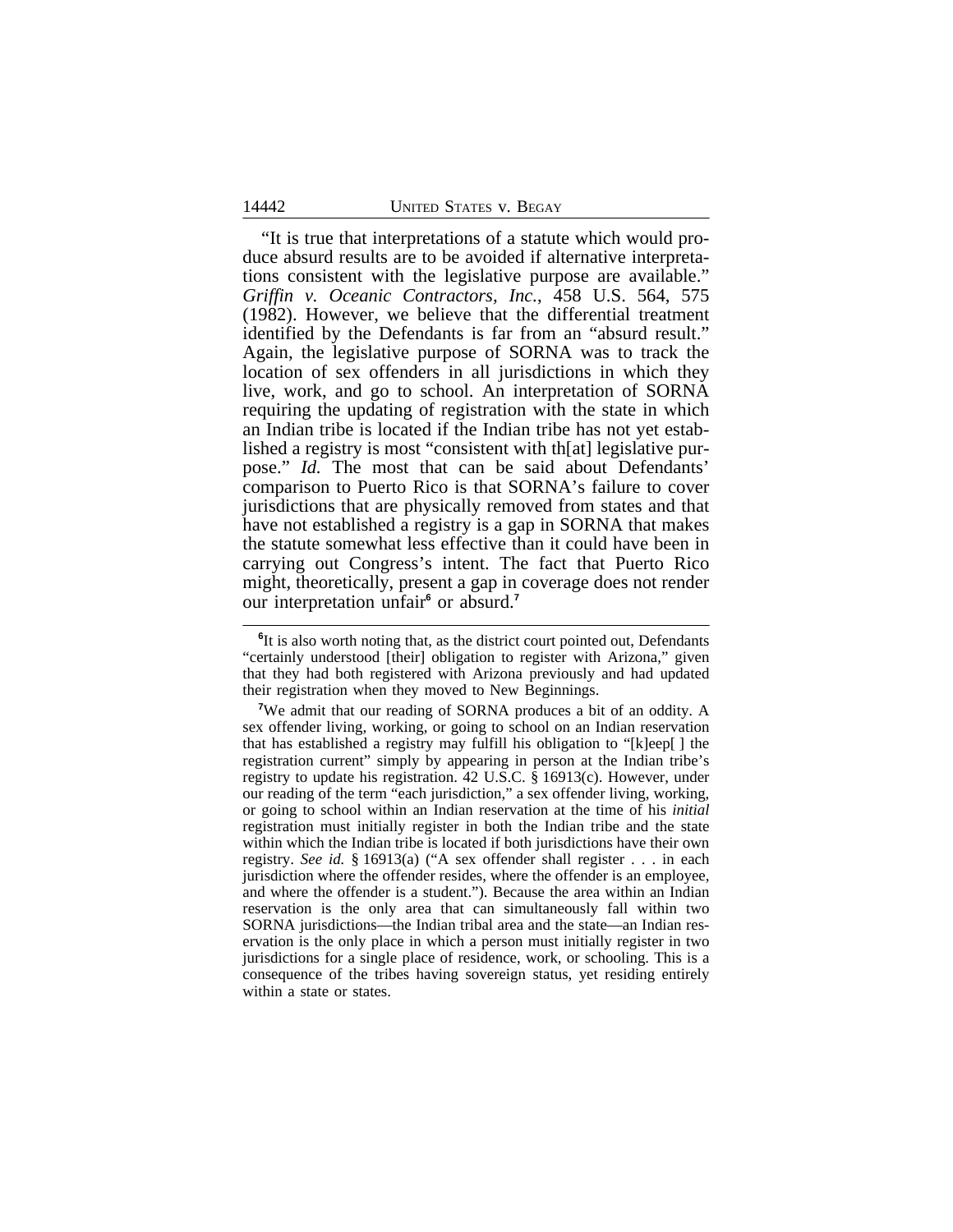**[7]** The Defendants' final statutory argument is that, "[e]ven if the Court . . . finds the term ['each jurisdiction'] ambiguous, the rule of lenity requires that the term 'each jurisdiction' be given the more lenient construction." However, the Supreme Court has held that "[t]he simple existence of some statutory ambiguity . . . is not sufficient to warrant application of [the rule of lenity]." *Muscarello v. United States*, 524 U.S. 125, 138 (1998). Rather, "[t]o invoke the rule, we must conclude that there is a *grievous* ambiguity or uncertainty in the statute," to the point that, "after seizing everything from which aid can be derived, . . . we can make *no more than a guess* as to what Congress intended." *Id.* at 138-39 (emphases added) (quotation marks omitted) (ellipsis in original). In light of the most natural interpretation of the term "each jurisdiction" and the legislative intent of the statute, we believe that SORNA does not suffer from "grievous ambiguity."

\* \* \* \* \*

**[8]** In sum, Defendants were required to comply with SORNA by reporting their change of address to Arizona. And because nothing prevented them from doing so, no "uncontrollable circumstances" prevented their compliance with SORNA.

Alternatively, Defendants argue that if SORNA required them to update their registration with Arizona while they were residing on the Navajo Reservation, SORNA is unconstitutional under the Due Process Clause of the Fifth Amendment and the Ex Post Facto Clause. We address each of these clauses in turn.**<sup>8</sup>**

**<sup>8</sup>**Our discussion of these constitutional arguments also implicitly addresses Defendants' contention that we should construe SORNA in such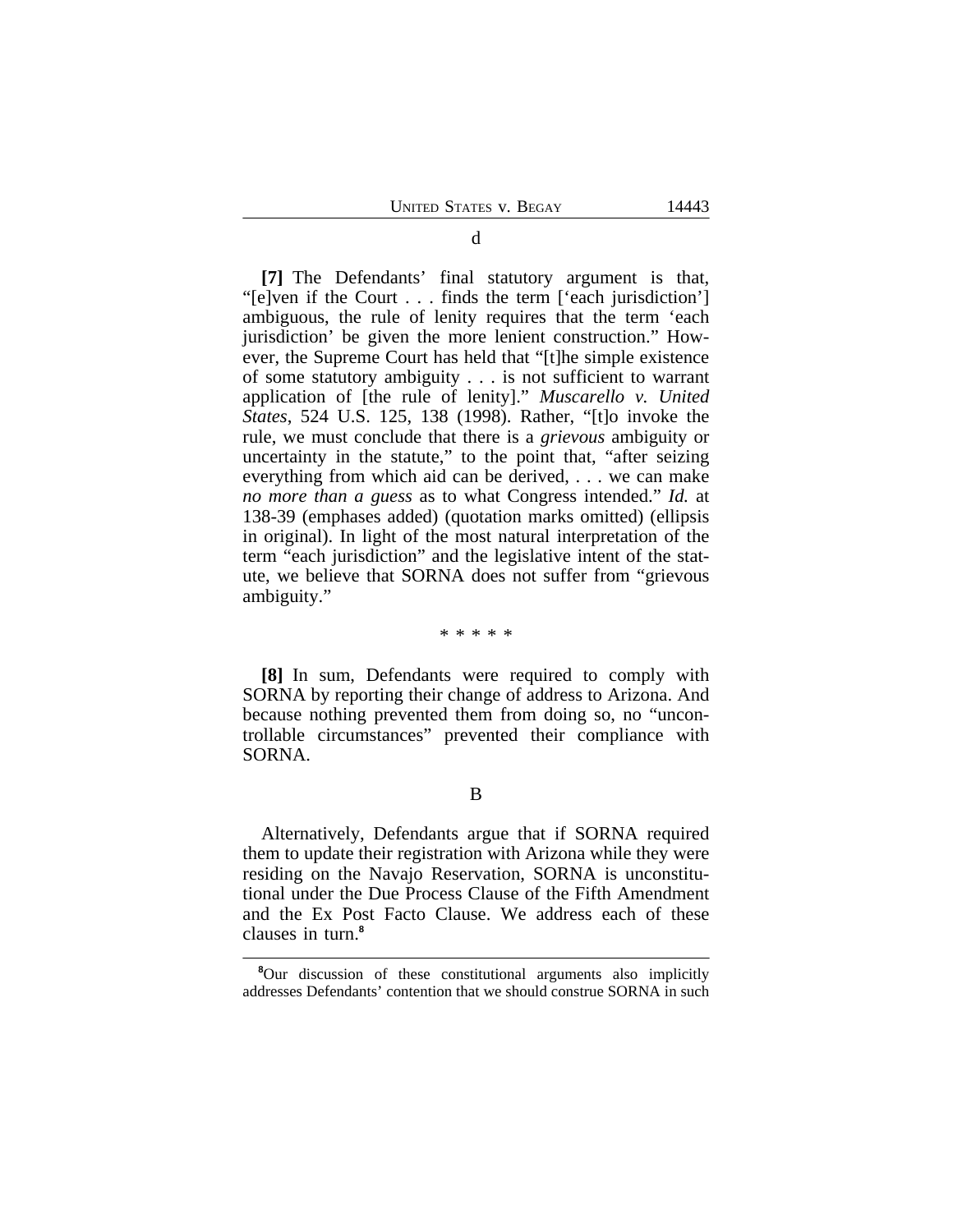The Fifth Amendment's Due Process Clause guarantees that persons shall not "be deprived of life, liberty, or property without due process of law." U.S. Const. amend. V. Defendants argue that, "[b]ecause no mechanism yet exists for [Defendants] to comply with SORNA, it [wa]s impossible for [them] to be in compliance with the statute," and that "[c]riminalizing the failure to do something that is impossible to do violates the Due Process Clause guarantee of fundamental fairness."

**[9]** Defendants' argument with respect to the Due Process Clause is essentially a restatement of their argument that "uncontrollable circumstances" prevented them from complying with SORNA. As discussed above, SORNA obligated Defendants to register with Arizona and it was possible for them to do so. Thus, there was no violation of Defendants' due process rights. *Cf. Brown*, 586 F.3d at 1349-50 (rejecting the defendant's due process argument "that it was impossible for him to comply with SORNA because Alabama had not implemented it," and reasoning that "SORNA applied to [defendant], and he could have registered through Alabama's sex offender registry").

2

Article 1, Section 9 of the Constitution provides that "[n]o . . . ex post facto Law shall be passed." Defendants argue that the punishment of Defendants "for failing to update their reg-

a way as to avoid addressing serious constitutional issues pertaining to the Due Process Clause and the Ex Post Facto Clause. *See United States v. La Franca*, 282 U.S. 568, 574 (1931) ("A statute must be construed, if fairly possible, so as to avoid not only the conclusion that it is unconstitutional, but also grave doubts upon that score." (quotation marks omitted)). Because we do not believe that SORNA raises "grave doubts" about its constitutionality, the constitutional avoidance canon is not implicated.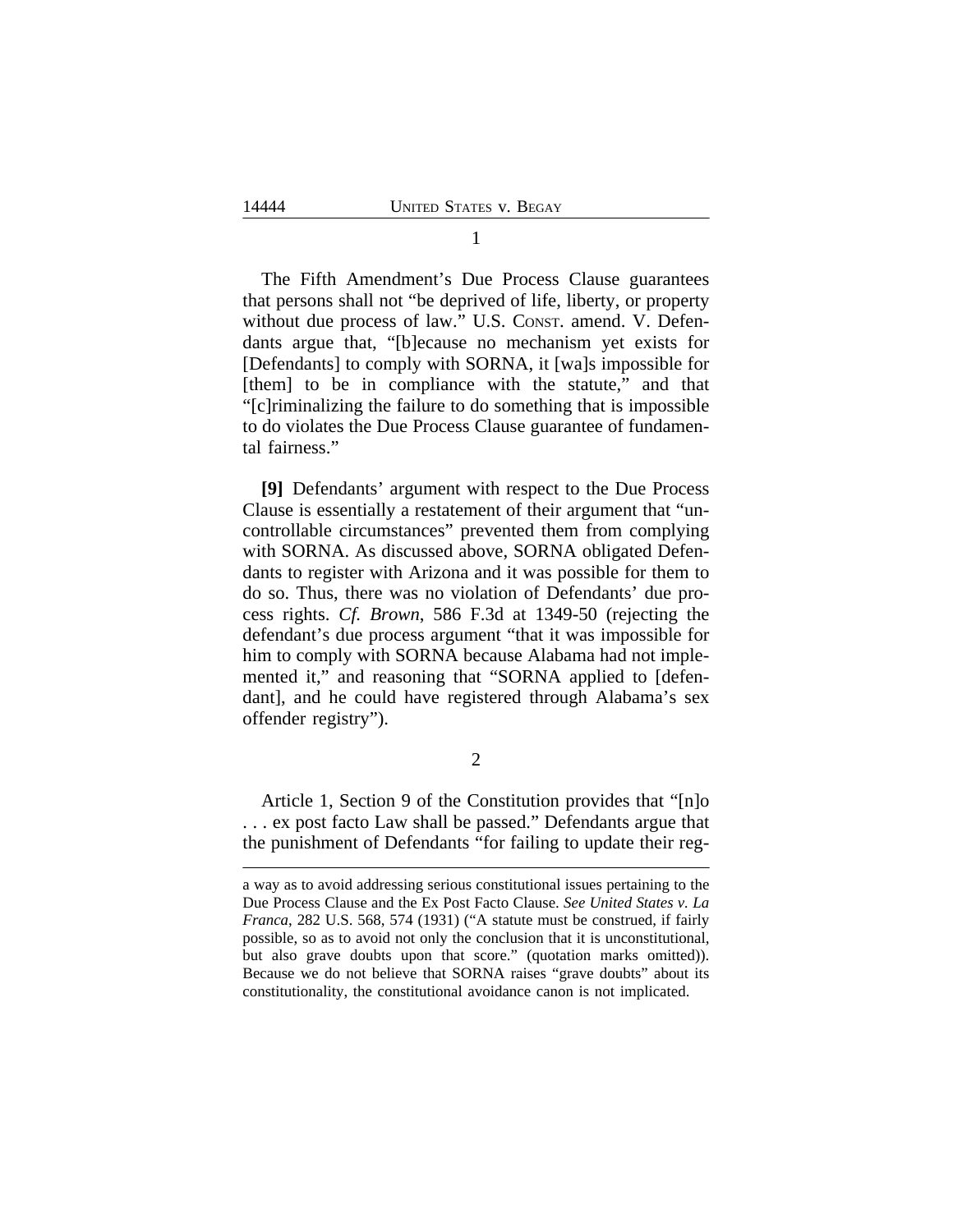istration when [they could not] do so because the Navajo Nation has not implemented SORNA or any other sex offender registration scheme" violates the Ex Post Facto Clause.

**[10]** But the Ex Post Facto Clause "forbids the Congress and the States to enact any law which imposes a punishment for an act *which was not punishable at the time it was committed*; or imposes additional punishment to that then prescribed." *Weaver v. Graham*, 450 U.S. 24, 28 (1981) (emphasis added) (internal quotation marks and citations omitted); *see also Miller v. Florida*, 482 U.S. 423, 430 (1987) ("[T]o fall within the *ex post facto* prohibition, . . . the law must be retrospective, that is, it must apply to events *occurring before its enactment* (second italics added) (internal quotation marks omitted)). In this case, Defendants failed to update their registration in 2008, well after SORNA was enacted in 2006, and well after the Attorney General clarified, in 2007, that SORNA's obligations for sex offenders applied immediately regardless of a state's implementation of SORNA's requirements. *See* 72 Fed. Reg. at 8896. Under SORNA, as discussed above, Defendants had an obligation to update their registration with Arizona upon changing addresses in 2008. Thus, the Defendants were punished for conduct that was "punishable at the time it was committed," and there is no Ex Post Facto problem. *Weaver*, 450 U.S. at 28; *cf. also George*, 579 F.3d at 968-69 (rejecting the defendant's Ex Post Facto challenge because he "violated SORNA after it was enacted, and after any question of its application to him had been removed by the Attorney's General's ruling").

## III

We hold that SORNA required Defendants to update their registration with the State of Arizona, and that this application of SORNA violates neither the Due Process Clause of the Fifth Amendment nor the Ex Post Facto Clause. Thus, we